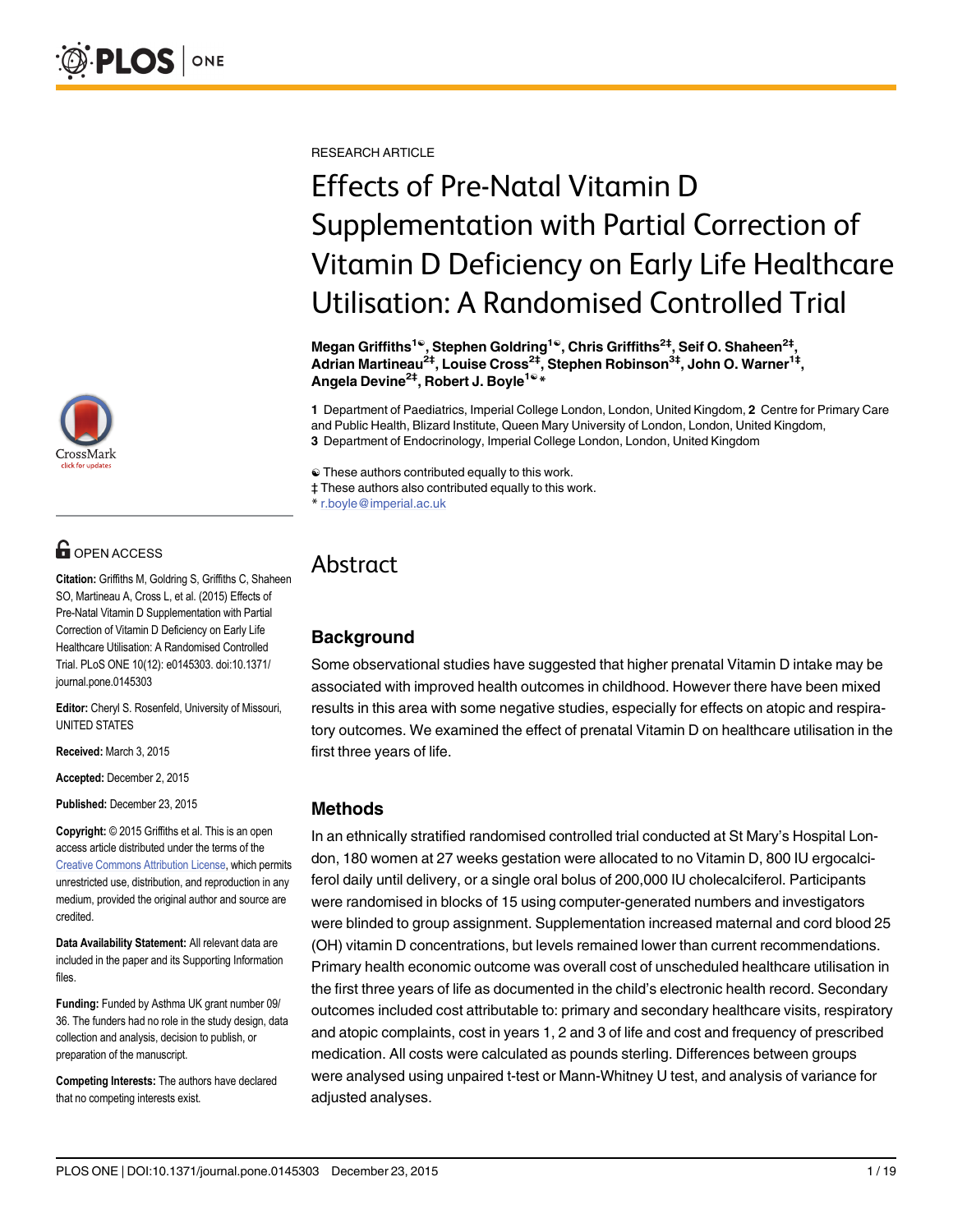#### <span id="page-1-0"></span>**Results**

We assessed 99/180 (55%) complete electronic health records, control ( $n = 31$ ), daily ( $n =$  $36$ ) and bolus ( $n = 32$ ). We found no difference in total healthcare utilisation costs between the control and daily (mean difference in costs in pounds sterling 1.02, 95%CI -1.60, 1.65; adjusted 1.07, 95%CI -1.62, 1.86) or control and bolus groups (mean difference -1.58, 95% CI -2.63, 1.06; adjusted –1.40, 95%CI -2.45, 1.24). There were no adverse effects of supplementation reported during the trial.

#### Conclusions

We found no evidence that prenatal vitamin D supplementation from 27 weeks gestation to delivery, at doses which failed to completely correct maternal vitamin D deficiency, influence overall healthcare utilisation in children in the first 3 years.

#### Trial Registration

Controlled-Trials.com [ISRCTN68645785](http://www.controlled-trials.com/ISRCTN68645785?q=ISRCTN68645785&filters=&sort=&offset=1&totalResults=1&page=1&pageSize=10&searchType�=�basic-search)

#### Introduction

Hypovitaminosis D is an increasing problem in many regions, where sedentary, indoor lifestyles are thought to be a major contributing factor  $[1]$  $[1]$  $[1]$ . There is mixed observational evidence with regards to the effect of pre-natal 25(OH) vitamin D status on child health outcomes. Several studies have linked low vitamin D status to a number of resource intensive childhood health problems including allergy and infection  $[2-7]$  $[2-7]$  $[2-7]$  $[2-7]$  $[2-7]$ , in addition to the well-established effects on bone metabolism. However, these links remain controversial with other studies reporting no association [\[8](#page-16-0)–[11\]](#page-16-0). Allergy alone accounts for 6% of primary care consultations and 70,000 hospital admissions a year in the UK [[12](#page-16-0)] and the average pre-school UK child contracts 6–8 upper respiratory tract infections (URTIs) annually. Vitamin D supplementation during critical periods of immune development may represent a safe [[13](#page-16-0)] and relatively inexpensive public health intervention to reduce this burden. Thus far there has been a lack of randomised controlled trial evidence to definitively confirm or refute the relationship between prenatal vitamin D and childhood health outcomes found in observational studies. Data published in 2013 from this trial, looking primarily at respiratory outcomes, found no difference between treatment and control arms with regards to a primary outcome of wheeze  $[14]$ .

In the United Kingdom, all children registered with a primary care practice have an electronic health record (e-HR). This is a contemporaneous record of all health care utilisation from that practice. Use of primary care out of hours services (OOH) or secondary healthcare is also recorded, and the e-HR follows the child if they move so that the e-HR forms a complete record of a child's healthcare utilisation from birth. Determinants of a child's overall healthcare utilisation are their underlying health status  $[15–19]$  $[15–19]$  $[15–19]$  $[15–19]$ , parent mental health and family functioning [\[20](#page-16-0)–[22\]](#page-16-0), and socioeconomic predictors (age and ethnicity of the child, family income, area of residence, parental educational attainment and social class) [[15](#page-16-0), [19](#page-16-0), [23](#page-16-0)–[25\]](#page-17-0), although not all studies have found an effect of social class [[16](#page-16-0), [17](#page-16-0)].

We hypothesized that prenatal vitamin D supplementation during pregnancy would reduce a child's healthcare utilisation during the first three years of life through improved health status, by using the e-HR to quantify our outcome total healthcare utilisation.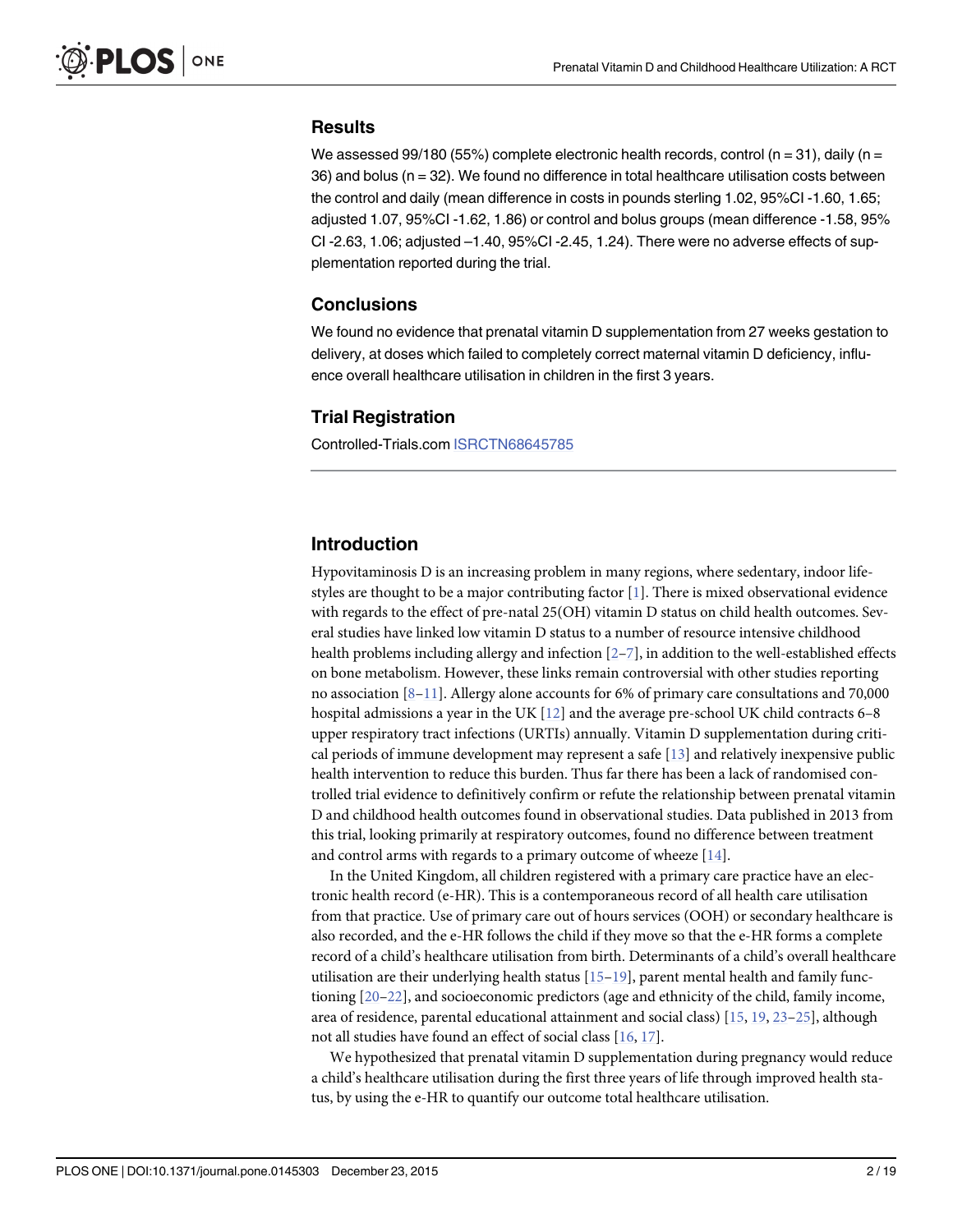## <span id="page-2-0"></span>Methods

## Study Setting and Subjects

This was a follow up study of the offspring of 180 women who took part in an ethnically stratified, parallel group, randomised controlled trial of vitamin D supplementation in pregnancy at St Mary's Hospital London, a university-affiliated hospital antenatal clinic, between April and November 2007. Eligible participants were women presenting at 27 weeks gestation for routine glucose challenge test from the following ethnic groups: Indian Asian, Middle Eastern, Afro-Caribbean and Caucasian. Participants were excluded if there were severe congenital or developmental abnormalities likely to significantly affect respiratory health or lung function e.g. thoracic dystrophy. There were no withdrawal criteria for this study.

## Ethics Statement

St Mary's Hospital Research Ethics Committee approved the follow-up study (10/H0712/13). Consent was obtained in person or over the telephone, in which case verbal consent was taken and documented by two separate members of the research team. The ethics committee approved verbal consenting in this manner. The confidentiality of all participants has been preserved under the Data Protection Act.

## Study Design

Women were randomised at 27 weeks gestation to no treatment (control), 800 IU ergocalciferol until delivery (daily) or a single oral dose of 200,000 IU cholecalciferol (bolus). The randomisation sequence was generated by an independent person using computer generated random number lists in blocks of 15, stratified by ethnicity in a 1:1:1:1 ratio. The researcher gave participants a study number on entry to the trial, and treatment was allocated from the hospital pharmacy using the randomization list. Women were given instructions to swallow the tablets whole and to avoid other multivitamin supplements containing vitamin D. This trial was conducted before national guidance on routinely providing advice on vitamin D intake during pregnancy was introduced in March 2008 [\[26\]](#page-17-0). No adverse effects were reported. Vitamin D deficiency was defined as  $25(OH)D < 25$ nmol/L, and insufficiency as  $25(OH)D \ge 25$  but  $\leq$ 50nmol/L [[27](#page-17-0)]. We obtained e-HR for those who consented. For analysis, two assessors independently examined the first three e-HRs (84 consultations). The kappa score for their assessment of total healthcare utilisation costs was 0.972, showing excellent agreement. The remaining records were all analysed by a single assessor. All assessors were blinded to the randomisation of participants, with the use of separate trial numbers, until the evaluation of all records was complete. A complete record was defined as having data for at least 11 months out of 12 for each year, and including all three years since birth. The flow of participants is shown in [Fig 1.](#page-3-0)

## Primary and secondary outcomes

The primary outcome of the trial was 25(OH) vitamin D level at birth, and has been reported elsewhere [\[28\]](#page-17-0). The primary outcome for the follow-up study was wheeze in the first 3 years of life—this together with other clinical, physiological and immune outcomes has already been reported [[14](#page-16-0)]. The primary outcome of this health economic analysis was the total cost of unscheduled NHS healthcare utilisation across primary and secondary care recorded in the e-HR from birth until the child's third birthday, including both visit costs and prescription costs. Scheduled care such as routine developmental checks and vaccinations was not included. Secondary outcomes were as follows: total costs for the first, second and third year of life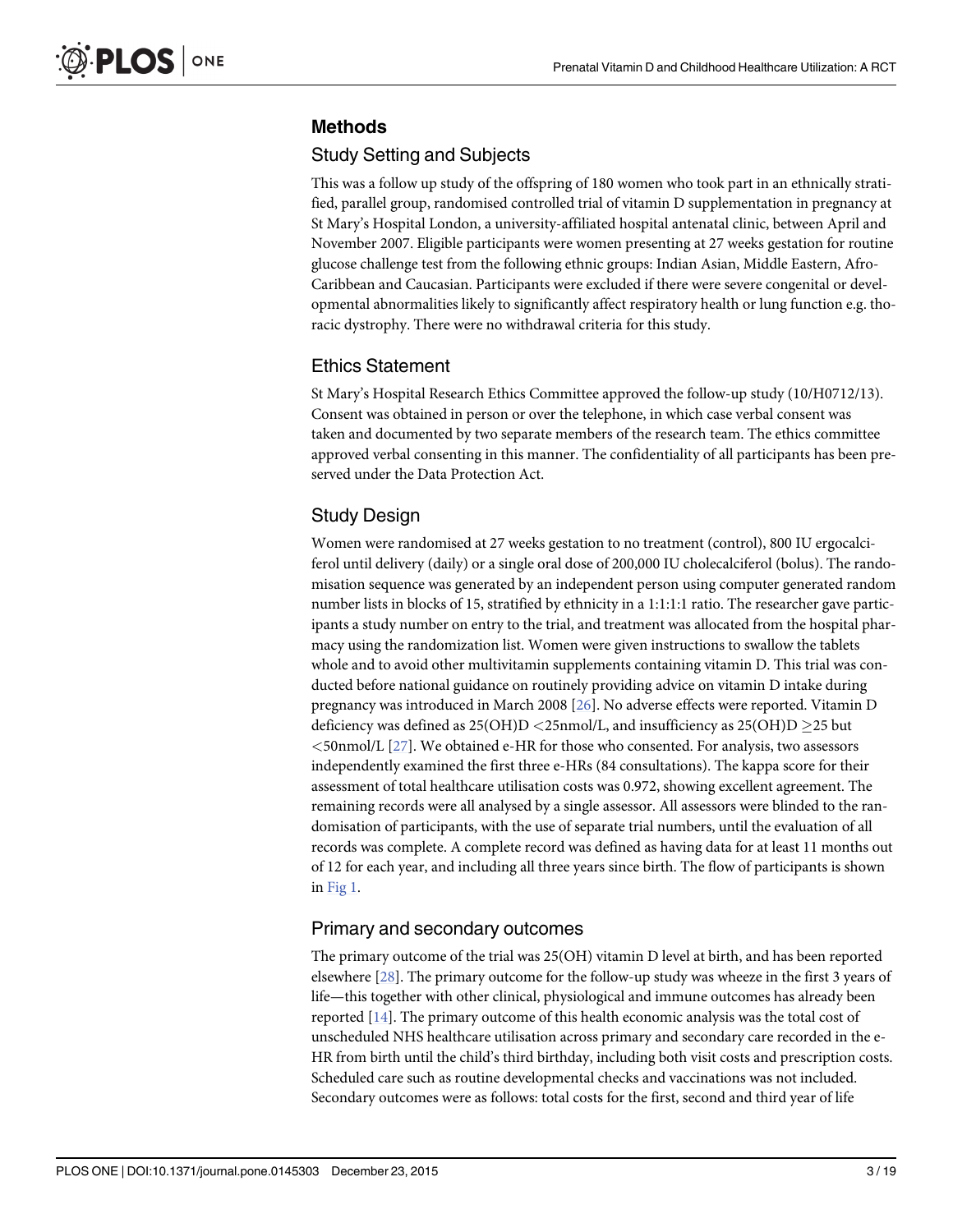

[Fig 1. C](#page-2-0)ONSORT flow diagram.

doi:10.1371/journal.pone.0145303.g001

separately; total primary care visit costs, total secondary care visit costs, respiratory costs i.e. healthcare utilisation attributed to wheeze, cough, upper respiratory tract infection, lower respiratory tract infection and bronchiolitis; food allergy costs, eczema costs; prescription costs attributable to wheezing and eczema (separately).

Primary healthcare consultations were classified according to the professional providing the service (general practitioner, out of hours service or nurse) and location (surgery, telephone or home visit). Entries without details were classed as 'primary care; unknown'. Secondary healthcare utilization was classified as new outpatient appointment, follow-up outpatient appointment, accident and emergency attendance, ward admission or intensive care unit admission. For admissions, the number of nights in hospital was recorded. Entries regarding administrative tasks were not included. Coding definitions are shown in [Table 1.](#page-4-0)

#### Visit costs

Costs were calculated according to standard NHS tariffs for 2009 in pounds sterling, that included training and, where applicable, travel costs and direct care staff costs. All costs are reported in pounds sterling, either as raw or natural log transformed figures. As no unit cost was given for telephone calls with a practice nurse, this was estimated as follows: a telephone consultation with an advanced nurse is six minutes long on average. When applied to the hourly rate for client consultation with a GP practice nurse (£34) this gives an average cost of £3.40 per call. A factor of 1.44 was applied to in hours GP utilization to give the estimated out of hours cost.

<span id="page-3-0"></span>PLOS ONE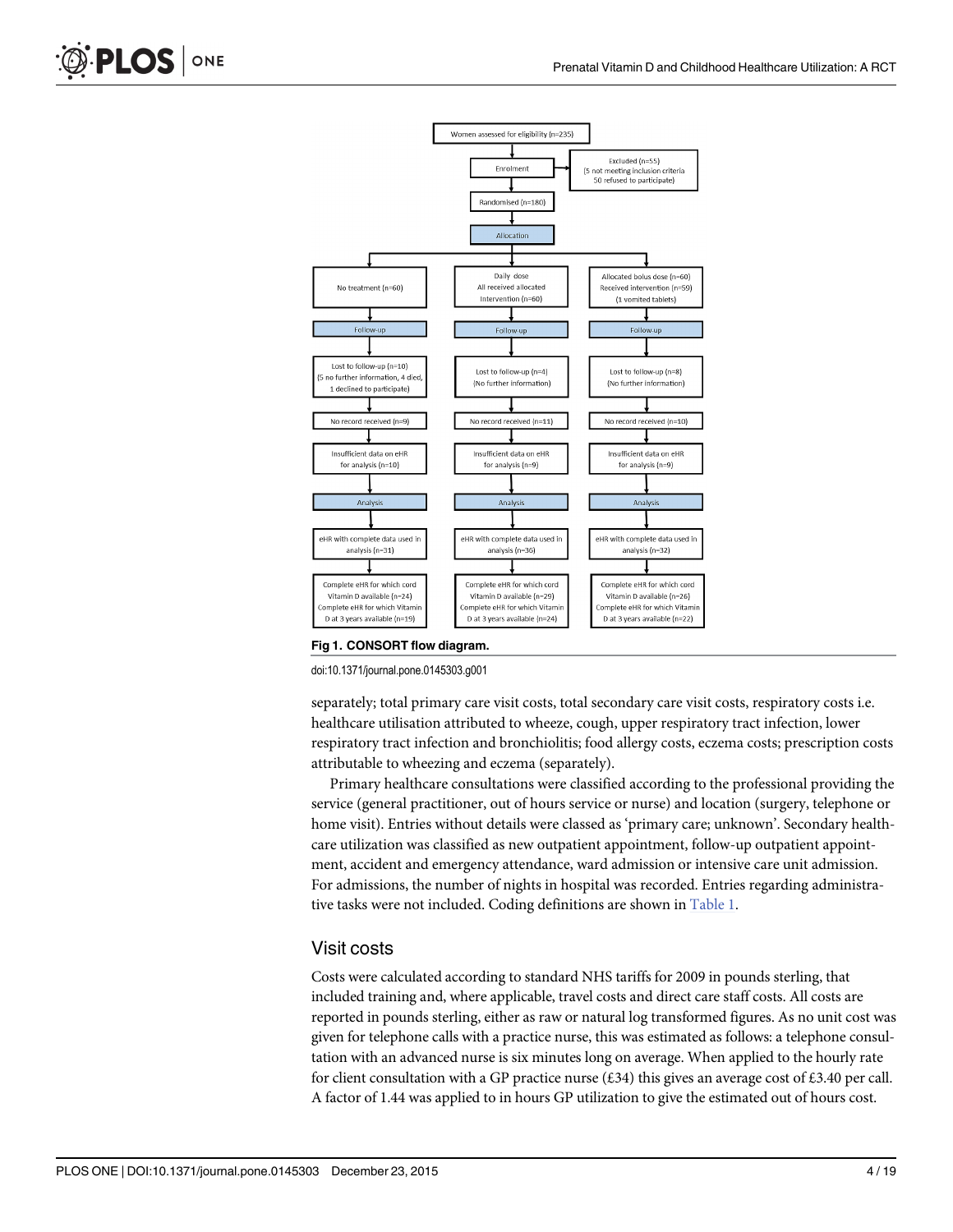| Outcome              | Definition. Any record of the following in the e-HR                                                                                                        |
|----------------------|------------------------------------------------------------------------------------------------------------------------------------------------------------|
| Wheeze               | Wheeze or asthma excluding wheeze in the context of bronchiolitis                                                                                          |
| Cough                | Cough excluding cough in the context of URTI or LRTI                                                                                                       |
| URTI                 | URTI, pharyngitis, rhinorrhoea, laryngitis, tonsillitis, sinusitis or otitis media. Or at least two<br>of fever, sore throat, earache, sticky eye or cough |
| LRTI                 | LRTI, chest infection, respiratory infection, bronchitis or pneumonia. Or cough with a record<br>of signs of infection such as crackles on auscultation    |
| <b>Bronchiolitis</b> | <b>Bronchiolitis</b>                                                                                                                                       |
| Food<br>allergy      | Doctor diagnosed food allergy                                                                                                                              |
| Eczema               | Eczema or eczematous skin                                                                                                                                  |
|                      | URTI (Upper respiratory tract infection), LRTI (Lower respiratory tract infection).                                                                        |

<span id="page-4-0"></span>

doi:10.1371/journal.pone.0145303.t001

This is based on the mean cost per hour for out of hours GP services being £82.03 (Inflation adjusted average), [[29](#page-17-0)] which is 44% more than the mean cost per hour for in hours GP services of £57.03 [[30\]](#page-17-0). For secondary care new and follow-up outpatient attendances, a weighted mean of the cost of all types of paediatric referrals for consultant led outpatient care was taken, giving an overall mean of £198.60 for a first appointment and £155.36 for a follow-up appointment. Similar methods were used for accident and emergency attendances, such that the weighted mean for an A&E attendance leading to admission was £129.11, and an A&E attendance without admission £94.93. This cost excludes the use of minor injury services and walk-in centres. The details of NHS costing codes used in analysis can be found in [Table 2](#page-5-0) [\[31\]](#page-17-0).

#### Prescription costs

Prescription costs were calculated from the online version of the British National Formulary for Children 2011 [\[34\]](#page-17-0). These reflect the cost of drugs issued and not the cost of administration associated with delivery to patients. The price of the pharmaceutical brand specified in the record was taken. If no brand was specified the cheapest form of that medication with the same mode of delivery was used. Where costs were itemized as a net price per measured unit of drug (for example per 100ml), the price was applied proportional to the amount prescribed. Where the drug was priced per set volume (for example per tube in the case of creams) then the number of tubes required to cover the volume prescribed was calculated. The summation of the medication costs in each record was then subjected to deflation calculations using inflation indices [\[32](#page-17-0)]. As no inflation indices for 2010/11 were available at the time of calculation, the indices to deflate 2010 to 2009 were used twice, thereby assuming a similar rate of inflation across that time. Deflating prices to 2008/09 brought them to the same base year as the healthcare utilization costs. The price of Anusol cream and Dentinox oral solution were not available within the BNFC 2010 and were priced from Boots pharmacy; each of these were prescribed once. Whether or not a child was prescribed drugs relevant to eczema (emollient creams and bath oils, topical corticosteroids with or without antibiotics or antiseptic and calcineurin inhibitors), asthma (inhaled corticosteroids, B2 agonists, leukotriene inhibitors and delivery devices) or food allergy (adrenaline autoinjectors and antihistamines) was separately recorded.

#### Statistical analyses

A database was assembled using Microsoft Excel. Data were explored using histograms and the following became normally distributed after natural log transformation: total healthcare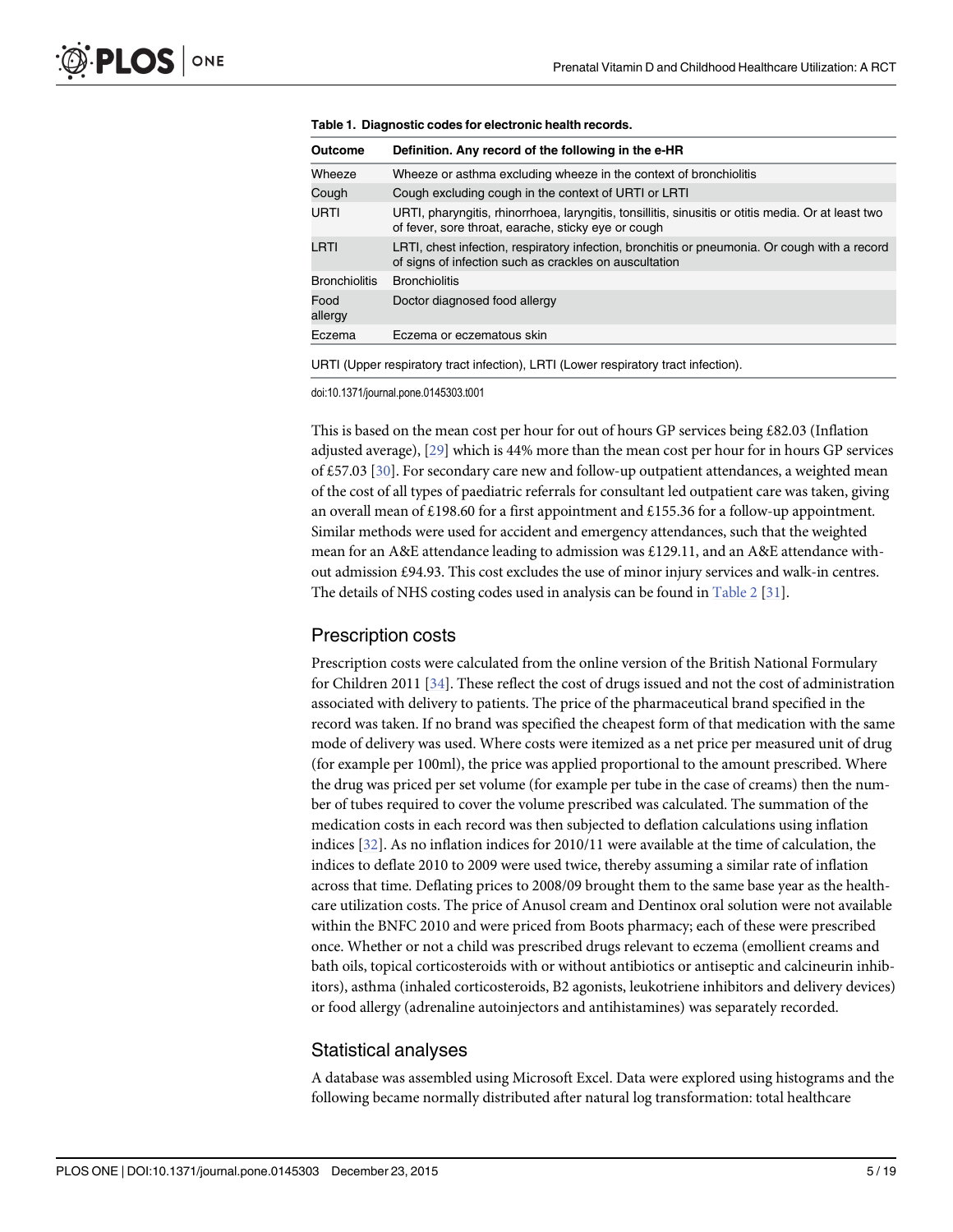<span id="page-5-0"></span>

| <b>Type of Utilization</b>                                                   | <b>Unit Cost</b><br>(GBP) | <b>Source</b>                                                                                   |
|------------------------------------------------------------------------------|---------------------------|-------------------------------------------------------------------------------------------------|
| <b>Primary Care</b>                                                          |                           |                                                                                                 |
| Nurse In Surgery                                                             | 11                        | Units costs by Curtis 2009 [30]                                                                 |
| Nurse Telephone Consultation                                                 | 3.4                       | Units costs by Curtis 2009 [30]                                                                 |
| <b>Nurse Home Visit</b>                                                      | 20                        | Units costs by Curtis 2009 [30]                                                                 |
| <b>GP In Surgery</b>                                                         | 35                        | Units costs by Curtis 2009 [30]                                                                 |
| <b>GP Telephone Consultation</b>                                             | 21                        | Units costs by Curtis 2009 [30]                                                                 |
| <b>GP Home Visit</b>                                                         | 117                       | Units costs by Curtis 2009 [30]                                                                 |
| OOH In Surgery                                                               | 50.4                      | Units costs by Curtis 2009 [30] Unit<br>costs by Curtis 2010 [32], NAO report<br>OOH Care [33]  |
| <b>OOH Telephone Consultation</b>                                            | 30.24                     | Units costs by Curtis 2009 [30] Unit<br>costs by Curtis 2010[32] NAO report<br>OOH Care[33]     |
| <b>OOH Home Visit</b>                                                        | 168.48                    | Units costs by Curtis 2009 [30]Unit costs<br>by Curtis 2010 [32], NAO report OOH<br>Care $[33]$ |
| Secondary Care                                                               |                           |                                                                                                 |
| First Attendance to Consultant Led OP                                        | 198.6                     | Appendix NSRC4 NHS Trust [31]                                                                   |
| Follow-up Attendance to Consultant Led OP                                    | 155.36                    | Appendix NSRC4 NHS Trust [31]                                                                   |
| A &E Attendance Leading to Admission                                         | 129.11                    | Appendix NSRC4 NHS Trust [31]                                                                   |
| A&E Attendance Not Leading to Admission                                      | 94.93                     | Appendix NSRC4 NHS Trust [31]                                                                   |
| <b>Inpatient Stays</b>                                                       |                           |                                                                                                 |
| Kidney or Urinary Tract Infections with length of<br>stay less 1 day or less | 392                       | Appendix NSRC4 NHS Trust Non-<br>Elective Inpatient (Short Stay) Code:<br>LA04G [31]            |
| Penile Conditions and Minor Procedures 18 years<br>and under                 | 1307                      | Appendix NSRC4 NHS Trust Elective<br>Inpatient Code:LB32C [31]                                  |
| <b>Major Neonatal Diagnoses</b>                                              | 2075                      | Appendix NSRC4 NHS Trust Non-<br>Elective Inpatient (Long Stay) Code:<br>PB01Z [31]             |
| Major Congenital Conditions under 1 year without<br>СC                       | 537                       | Appendix NSRC4 NHS Trust Non-<br>Elective Inpatient (Short Stay) Code:<br>PA59D [31]            |
| Major Congenital Conditions 1 year and over<br>without CC                    | 535                       | Appendix NSRC4 NHS Trust Non-<br>Elective Inpatient (Short Stay) Code:<br>PA59F [31]            |
| Acute Febrile illness length of stay 4 days or less<br>without CC            | 378                       | Appendix NSRC4 NHS Trust Non-<br>Elective Inpatient (Short Stay) Code:<br>WA04U [31]            |
| Viral Infections with length of stay 2 day or more                           | 922                       | Appendix NSRC4 NHS Trust Non-<br>Elective Inpatient (Short Stay) Code:<br>PA19B [31]            |
| Fever unspecified without CC                                                 | 487                       | Appendix NSRC4 NHS Trust Non-<br>Elective Inpatient (Short Stay) Code:<br>PA20B [31]            |
| Other Viral illness without CC                                               | 368                       | Appendix NSRC4 NHS Trust Non-<br>Elective Inpatient (Short Stay) Code:<br>WA06Y [31]            |
| Feeding Difficulties and Vomiting without CC                                 | 455                       | Appendix NSRC4 NHS Trust Non-<br>Elective Inpatient (Short Stay) Code:<br>PA28B [31]            |

#### [Table 2.](#page-4-0) Costs used for calculation of healthcare utilization, and their source.

(Continued)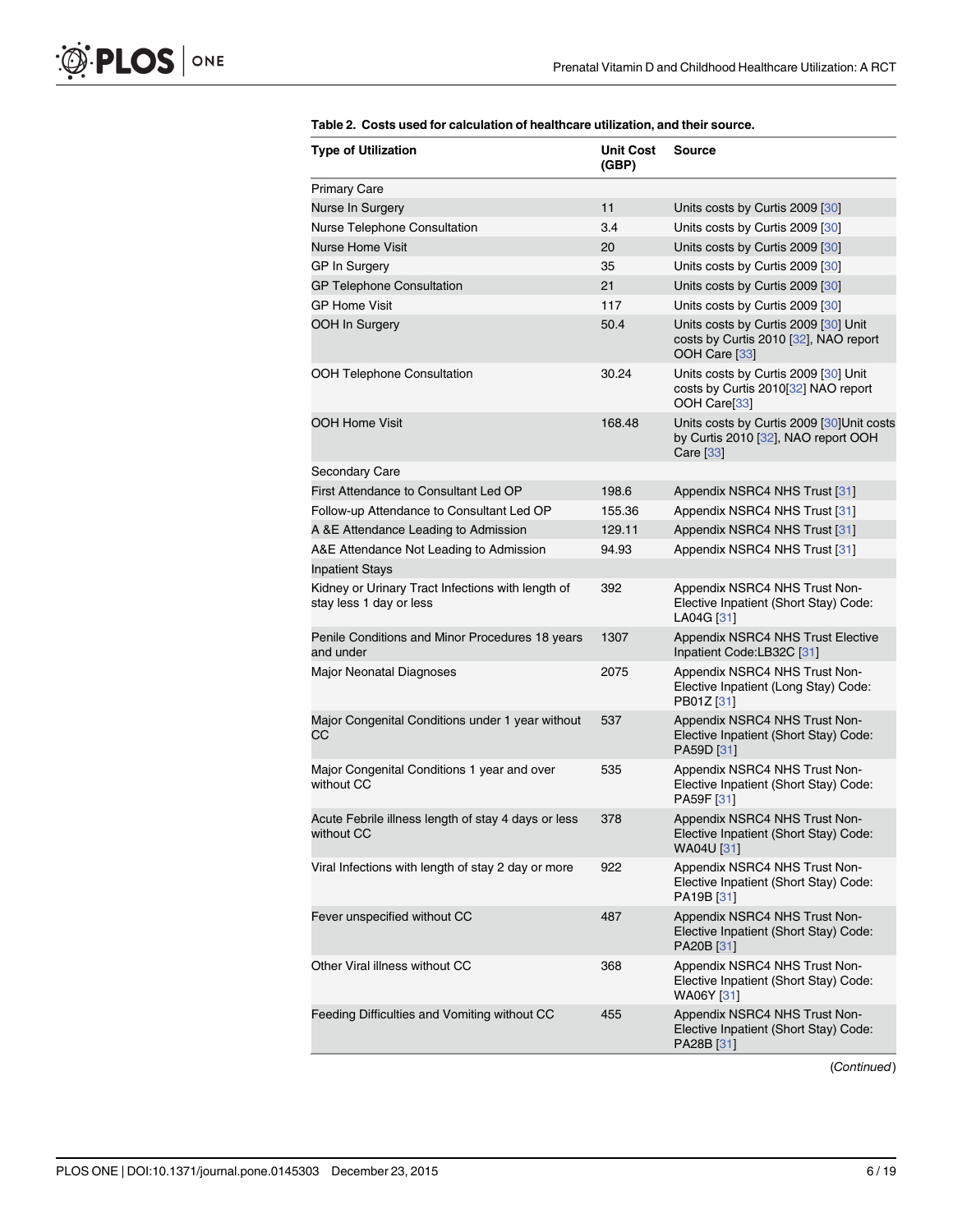#### <span id="page-6-0"></span>Table 2. (Continued)

| <b>Type of Utilization</b>                                                                                       | <b>Unit Cost</b><br>(GBP) | Source                                                                                          |
|------------------------------------------------------------------------------------------------------------------|---------------------------|-------------------------------------------------------------------------------------------------|
| Infectious and Non-Infectious Gastroenteritis<br>without CC                                                      | 459                       | Appendix NSRC4 NHS Trust Non-<br>Elective Inpatient (Short Stay) Code:<br>PA21B <sub>[31]</sub> |
| Intermediate Mouth or Throat Procedures 18<br>years and under with CC                                            | 1799                      | Appendix NSRC4 NHS Trust Elective<br>Inpatient Code: CZ02S [31]                                 |
| Other Respiratory Diagnoses without CC                                                                           | 342                       | Appendix NSRC4 NHS Trust Non-<br>Elective Inpatient (Short Stay) Code:<br>DZ19C [31]            |
| Acute Bronchiolitis without CC                                                                                   | 489                       | Appendix NSRC4 NHS Trust Non-<br>Elective Inpatient (Short Stay) Code:<br>PA15B [31]            |
| Acute Bronchiolitis with CC                                                                                      | 573                       | Appendix NSRC4 NHS Trust Non-<br>Elective Inpatient (Short Stay) Code:<br>PA15A [31]            |
| Lower Respiratory Tract Disorders without Acute<br>Bronchiolitis with length of stay 1 day or more<br>without CC | 544                       | Appendix NSRC4 NHS Trust Non-<br>Elective Inpatient (Short Stay) Code:<br>PA14D [31]            |
| Minor Skin disorders category 2 without CC                                                                       | 396                       | Appendix NSRC4 NHS Trust Non-<br>Elective Inpatient (Short Stay) Code:<br>JD05C [31]            |
| Non-Malignant General Abdominal Disorders with<br>length of stay 0 days                                          | 410                       | Appendix NSRC4 NHS Trust Non-<br>Elective Inpatient (Short Stay) Code:<br>FZ47C [31]            |

GP- general practitioner, OOH—out of hours, OP- outpatient, CC- critical care.

doi:10.1371/journal.pone.0145303.t002

utilization, total visit costs, total prescription costs, total primary care costs, total year 1 costs and overall respiratory costs. Levels of 25(OH)D at baseline in the mother, in cord blood and at age three years in the child were all normally distributed after natural log transformation. 0.1 was added to all zero values to allow natural log transformation. The following data remained non-normally distributed despite natural log transformation: total secondary care costs, year 2 and 3 costs, respiratory costs, food allergy costs, eczema costs and prescription costs for eczema and wheezing medications.

Primary analysis evaluated control versus daily supplement and control versus bolus supplement. Secondary analysis included bolus and daily vitamin D groups combined (combined vitamin D) compared with the control group and the relationship between 25(OH)D levels measured in cord blood at delivery and in the child at age three years. Differences between groups were analysed using the independent student t-test or Mann-Whitney U test according to whether the data were normally distributed or not. Where analysis was performed on log transformed data, the results have undergone exponentiation for presentation in the tables. Analysis of variance was performed on normally distributed data using potential covariates that have been associated with healthcare utilisation in the literature including mother's age, mother's age on leaving full time education, gestational age, ethnicity, parity, maternal body mass index (BMI), smoking during pregnancy and mode of delivery [[24\]](#page-17-0). Logistic regression was used to calculate adjusted odds ratios for dichotomised data regarding prescriptions for wheeze and eczema related drugs. All analyses were performed using SPSS version 19.0 (IBM, Chicago USA). A value of  $p < 0.05$  was considered statistically significant.

Formal Bonferroni correction for multiple analyses was not performed, but statistical significance was interpreted cautiously where multiple analyses had been made [[35](#page-17-0)].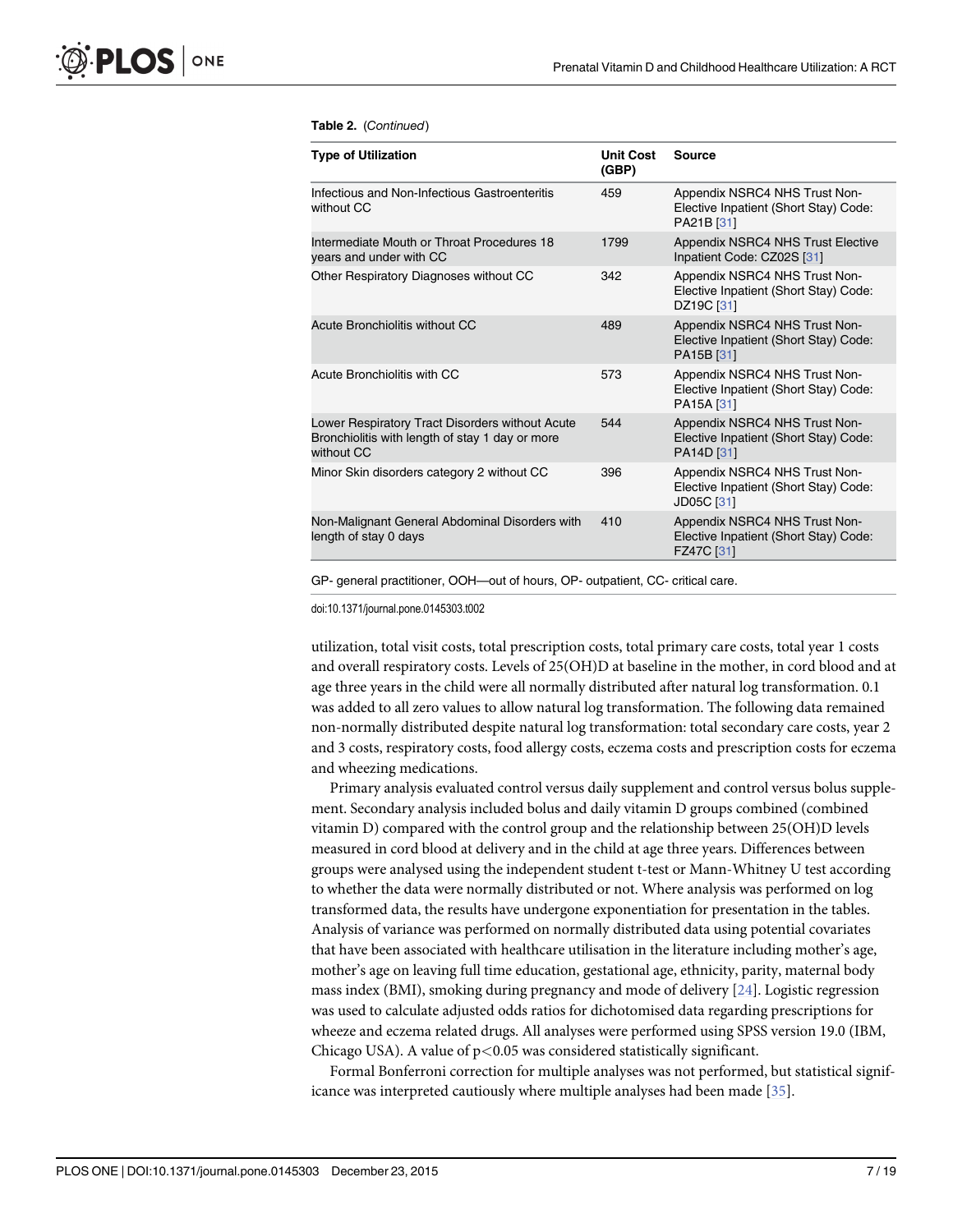### <span id="page-7-0"></span>**Results**

Of the 180 offspring from the original trial, we successfully obtained 130 e-HRs from their GP's between January and May 2011. 31 had incomplete data and could not be used, leaving 99/180 (55%) infants with complete e-HR data for analysis. An additional 12 records were incomplete but had at least one year's health data for analysis. Incomplete records were due to inadequate GP summaries or where the patient had moved GP practice over the last three years and we were unable to obtain the old or new records. Only records with complete data were used for primary analysis. Participant flow through the study can be found in [Fig 1.](#page-3-0) [Table 3](#page-8-0) shows the characteristics of children for whom complete e-HR data was obtained and analysed and those who were not analysed (either incomplete or not received). There were minor differences between groups with a slightly higher proportion of Middle Eastern children with incomplete records and a slightly higher proportion of Black children for whom no record was received. However, the groups remain relatively similar in most respects. The characteristics of children with complete records in each randomization group are shown in [Table 4](#page-8-0).

## Effect of prenatal vitamin D supplementation on healthcare utilisation

There was no significant difference in the primary outcome measure, total unscheduled healthcare utilisation, between treatment groups ( $Fig 2$ ). Mean difference between control and daily vitamin D supplementation in Ln transformed total costs was—0.02 (95%CI -0.47, 0.50); adjusted mean difference 0.07 (95%CI -0.48, 0.62). For bolus vitamin D supplementation versus controls the mean difference was -0.46 (95%CI-0.97, 0.06); adjusted mean difference -0.34 (95%CI -0.90, 0.22).

We also found no significant difference in secondary outcomes including total prescription costs, total visit costs, costs in years 1, 2 and 3 and costs specific to respiratory or allergic disorders, between offspring in the daily treatment group compared to controls [\(Table 5](#page-10-0)). There was weak evidence that secondary care health utilisation costs ( $p = 0.048$ ) and year 3 costs ( $p = 0.045$ ) were reduced in the bolus group ([Table 6\)](#page-11-0). When treatment groups were combined for analysis, no difference was found from controls ([Table 7\)](#page-12-0).

## Effect of prenatal vitamin D supplementation on need for prescription medications

Prescribing data were also dichotomized according to whether any prescription was made in the first three years of life. There was weak evidence that offspring of mothers who received bolus vitamin D were more likely to have been prescribed a wheezing medication ( $p = 0.05$ ), and that offspring of mothers who received daily vitamin D were more likely to have been prescribed an eczema medication ( $p = 0.04$ ) [\(Table 8\)](#page-12-0). We therefore evaluated the number of prescriptions for medicated skin creams or wheezing medications, to further explore the possible association with eczema and wheezing medications. Here we found no difference in the number of prescriptions issued for medicated skin creams (median 1.0 IQR 0.0, 2.0 combined vitamin D versus 0.0 (0.0, 2.0) controls;  $p = 0.27$ ) or wheezing medications (median 0.0 IQR 0.0, 1.0 combined vitamin D versus 0.0 (0.0, 0.0) controls; p = 0.42). There were insufficient data to analyse bolus and daily vitamin D groups separately for this outcome.

### Association between prenatal or postnatal vitamin D level and healthcare utilisation

Of the 99 offspring with complete e-HR data, cord levels of 25(OH)D were available for 79, and 25(OH)D levels at age three years for 65. There was no correlation between either of these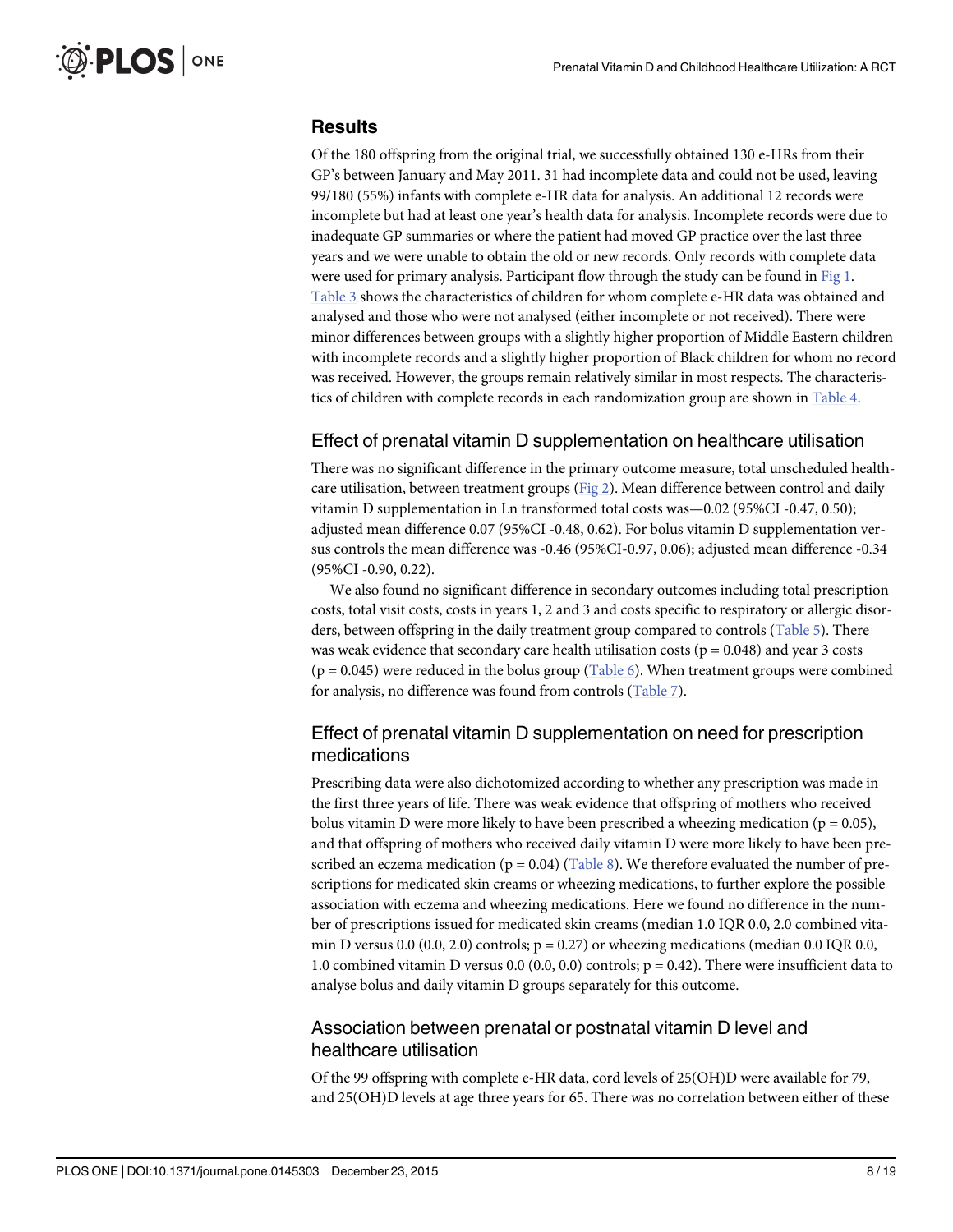#### [Table 3.](#page-7-0) Characteristics of children with complete e-HR data, incomplete e-HR data and for whom no e-HR data were received.

|                                                  | Complete( $n = 99$ ) | $Incomplete(n = 12)$ | Not Received( $n = 69$ ) |
|--------------------------------------------------|----------------------|----------------------|--------------------------|
| Male sex, $n$ $(\%)$                             | 52/99 (53)           | 7/12(58)             | 34/69 (49)               |
| Gestational age, weeks                           | 39.6 (1.57)          | 40.5 (1.27)          | 39.6 (1.27)              |
| Delivery by caesarean section, $n$ $(\%)$        | 30/99 (30)           | 4/12(33)             | 23/69 (33)               |
| Cord blood 25(OH) Vitamin D available, n (%)     | 79/99 (80)           | 7/12(58)             | 55/69 (80)               |
| Mean cord blood 25(OH) Vit D (nmol/L)            | 26.9 (13.6)          | 30.6(19.1)           | 24.3 (11.0)              |
| Maternal Ethnicity, n (%)                        |                      |                      |                          |
| Asian                                            | 25/99 (25)           | 3/12(25)             | 17/69 (25)               |
| Middle Eastern                                   | 25/99 (25)           | 5/12(42)             | 15/69 (22)               |
| <b>Black</b>                                     | 21/99(21)            | 2/12(17)             | 21/69 (30)               |
| Caucasian                                        | 28/99 (28)           | 2/12(17)             | 16/69 (23)               |
| Maternal age at booking, years                   | 32(6.45)             | 30(5.47)             | 30(6.02)                 |
| Maternal smoking in pregnancy, n (%)             | 13/99 (13)           | 0/12(0)              | 6/69(9)                  |
| Multiparous, n (%)                               | 65/99 (66)           | 5/12(42)             | 31/69(45)                |
| Maternal BMI at booking                          | 27 (6.07)            | 26(5.51)             | 25 (4.99)                |
| Maternal 25(OH) Vit D at delivery available n(%) | 86/99 (87)           | 10/12 (83)           | 62/69 (90)               |
| Maternal 25(OH) Vit D at delivery                | 42.65 (22.2)         | 44.0 (22.3)          | 37.9 (18.0)              |

Continuous data are presented as mean (standard deviation). BMI = body mass index.

doi:10.1371/journal.pone.0145303.t003

<span id="page-8-0"></span>**PLOS** | ONE

measures and any healthcare utilisation outcome ([Fig 3A and 3B](#page-13-0); [Table 9;](#page-13-0) [Table 10\)](#page-14-0). To further investigate the weak evidence for a link between cord blood 25(OH) vitamin D concentration and eczema cost  $(Table 9)$  $(Table 9)$ , we analysed whether there was a relationship between cord 25(OH) vitamin D level and prescription of a medicated cream (aOR 2.52, p = 0.10, 95% CI 0.85–7.47)

#### [Table 4.](#page-7-0) Characteristics of children with complete e-HR data.

|                                                                | Control ( $n = 31$ ) | Daily ( $n = 36$ ) | Bolus ( $n = 32$ ) |
|----------------------------------------------------------------|----------------------|--------------------|--------------------|
| Male sex, $n$ $(\%)$                                           | 15/31 (48)           | 22/36(61)          | 17/32 (53)         |
| Gestational age, months                                        | 39.92 (1.28)         | 39.40 (1.53)       | 39.72 (1.66)       |
| Delivery by caesarean section, n (%)                           | 10/31 (32)           | 10/36 (28)         | 10/32 (31)         |
| Cord blood 25(OH) Vitamin D available, n (%)                   | 24/31 (77)           | 29/36 (81)         | 26/32 (81)         |
| Mean cord blood 25(OH) Vit D (nmol/L)                          | 18.8(9.4)            | 34.1 (16.3)        | 26.4(8.31)         |
| Maternal Ethnicity, n (%)                                      |                      |                    |                    |
| Asian                                                          | 6/31(19)             | 10/36 (28)         | 9/32(28)           |
| Middle Eastern                                                 | 11/31(35)            | 8/36(22)           | 6/32(19)           |
| <b>Black</b>                                                   | 5/31(16)             | 8/36(22)           | 8/32(25)           |
| Caucasian                                                      | 9/31(29)             | 10/36(28)          | 9/32(28)           |
| Maternal age at booking, years                                 | 30(7)                | 32(6)              | 32(6)              |
| Maternal highest education, years                              | 20(3)                | 20(4)              | 20(3)              |
| Family history of atopy, n (%)                                 | 13/29(45)            | 23/35 (63)         | 15/31 (48)         |
| Maternal smoking in pregnancy, n (%)                           | 5/31(16)             | 5/36(14)           | 3/31(10)           |
| Number children in household                                   | 2(1)                 | 2(1)               | 3(1)               |
| Multiparous, n (%)                                             | 19/31 (61)           | 25/36 (69)         | 21/32(66)          |
| Maternal BMI > 30 at booking, n (%)                            | 9/31(29)             | 4/36(11)           | 4/32(12.5)         |
| Maternal 25(OH) Vit D at delivery available $n$ <sup>(%)</sup> | 26/31(83)            | 33/36 (92)         | 27/32 (84)         |
| Maternal 25(OH) Vit D at delivery                              | 33.0 (17.6)          | 55.3(27.0)         | 36.5(9.5)          |

Continuous and ordinal data are presented as mean (standard deviation). BMI = body mass index.

doi:10.1371/journal.pone.0145303.t004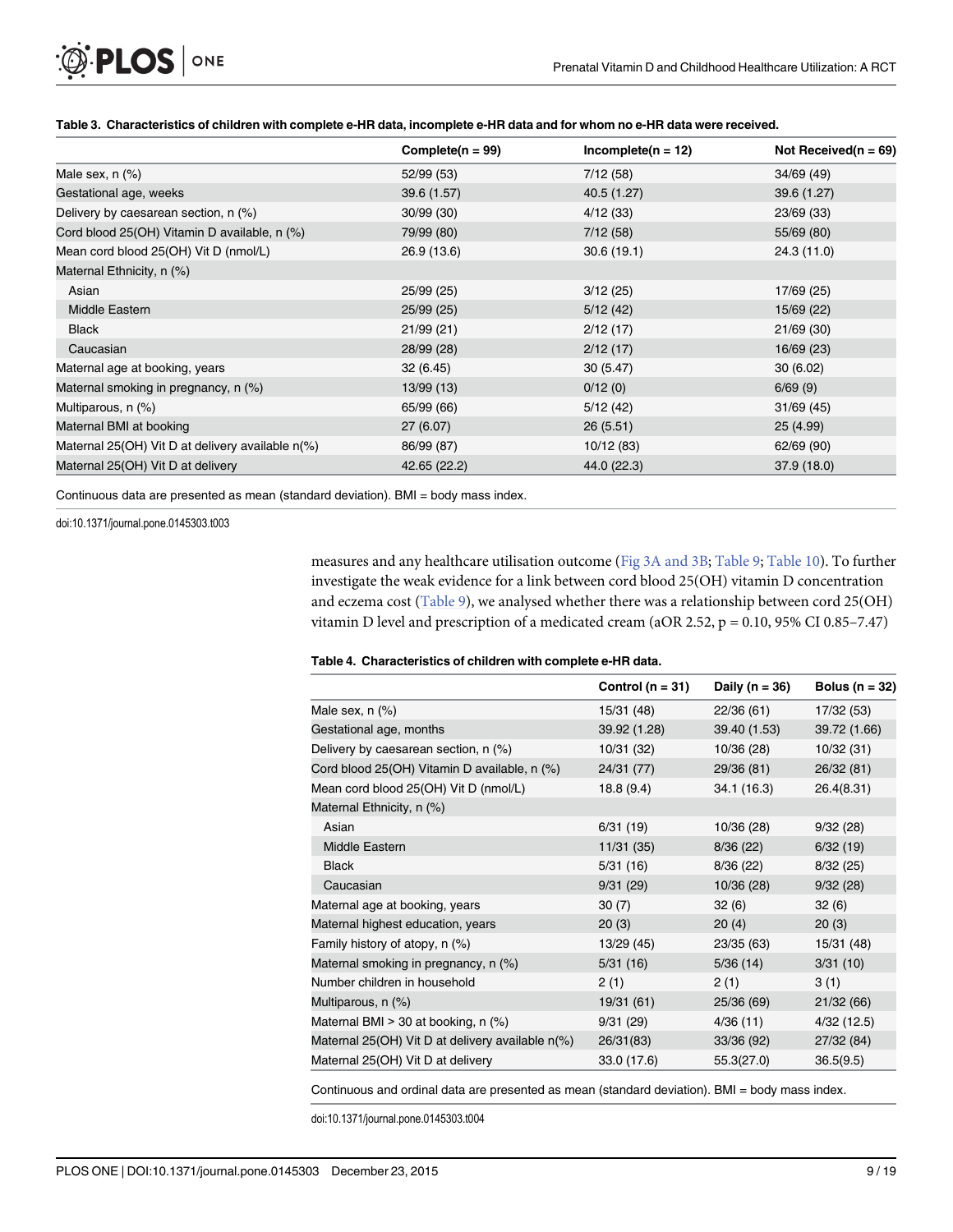<span id="page-9-0"></span>

[Fig 2. E](#page-7-0)ffect of prenatal vitamin D randomisation on total healthcare utilisation in the first three years of life. Horizontal bars represent medians and p values are for adjusted analyses.

doi:10.1371/journal.pone.0145303.g002

and whether cord 25(OH) vitamin D was associated with the number of eczema medications prescribed ( $r = 0.07$ ,  $p = 0.91$ , 95% CI-0.72-7.80). No evidence for an association was found.

#### **Discussion**

We evaluated whether two specific dosing regimens of prenatal vitamin D supplementation could reduce health care utilisation in the first three years of life. We found no consistent evidence for a treatment effect on overall or disease-specific unscheduled healthcare utilisation in the first three years, although it should be noted that neither of the intervention regimens resulted in adequate vitamin D levels in mothers or cord blood, judged by current international vitamin D recommendations  $[36, 37]$  $[36, 37]$  $[36, 37]$ . We found no evidence that prenatal vitamin D status is related to healthcare utilisation, however one might argue that the very small number of subjects with adequate vitamin D status limited the power of this analysis. These data contrast with recent findings that higher dose vitamin D during pregnancy and infancy can reduce upper respiratory tract infections in infancy [\[38](#page-17-0)]. Our new findings suggest that prenatal maternal vitamin D levels may be less important than postnatal infant vitamin D levels for determining infant health outcomes, at least within the insufficient/deficient range. Strength is lent to this conclusion when the healthcare utilisation data are contextualised within the other clinical data obtained from this trial in which supplementation did not influence odds of respiratory or allergic symptoms, or measures of lung function/inflammation and immune development  $[14]$ . Our data failed to show any significant difference between the total healthcare costs of children from control vs. supplemented mothers, with an adjusted mean difference of £1.17  $(p = 0.52)$ . Considering the cost of the pharmaceuticals required for intervention (as per 2011); of £50.18 for daily supplement and £10.59 for bolus dosing, this suggests that supplementation solely for this purpose would not be cost-effective. [\[39](#page-17-0)]

Studies in other populations, usually with higher prenatal vitamin D status than ours, have found an inverse relationship between cord blood 25(OH) vitamin D level and child health outcomes [[4\]](#page-15-0). However intervention trials have not yet shown this relationship to be a causal one. The findings from our trial, the first prenatal vitamin D intervention trial to report child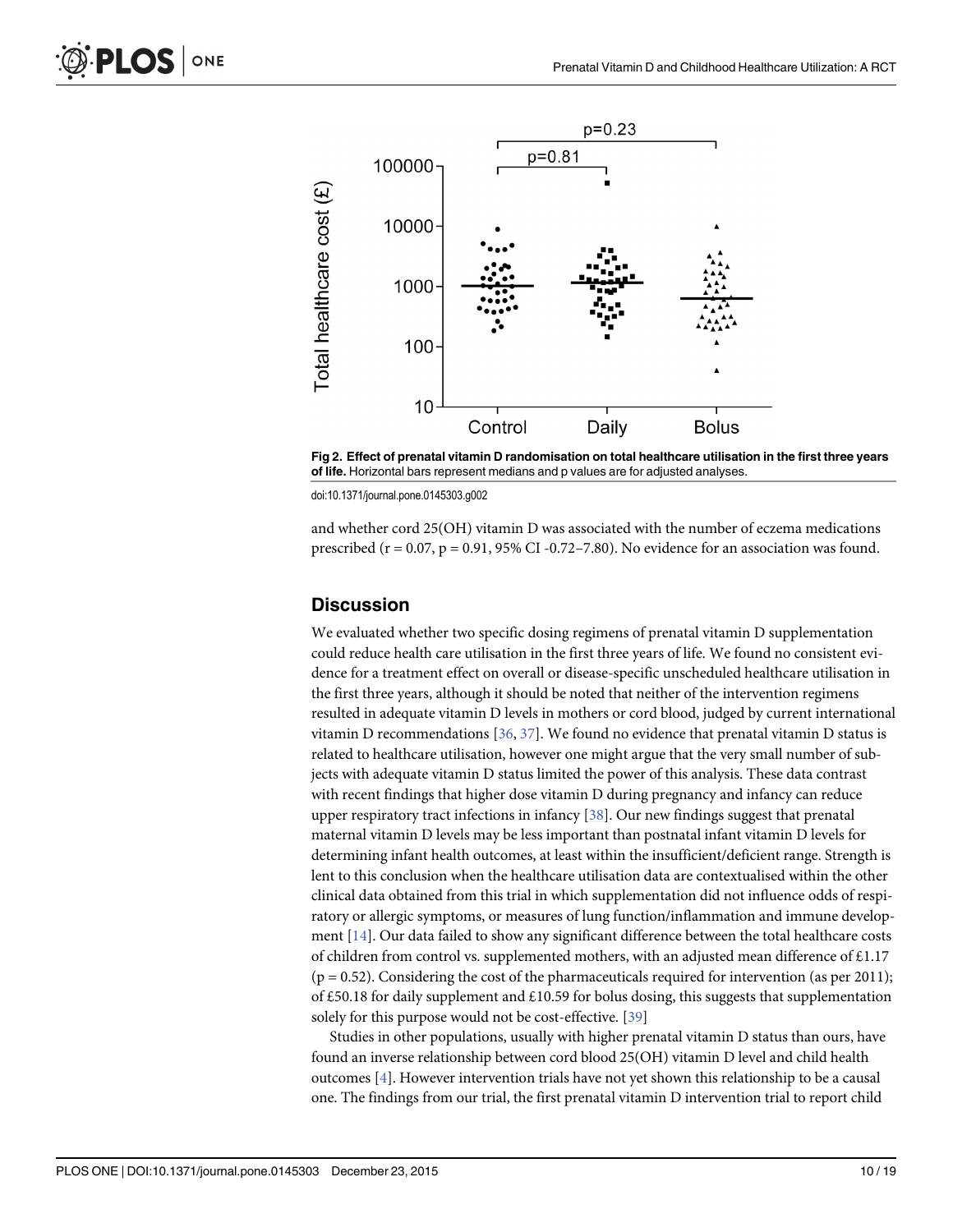|                                   | n. | Control*                     | n  | Daily*                       | <b>Mean difference</b><br>(95% CI) | p        | n      | Adjusted** mean difference<br>(95% CI) | p    |
|-----------------------------------|----|------------------------------|----|------------------------------|------------------------------------|----------|--------|----------------------------------------|------|
| Total cost <sup>†</sup>           | 31 | 1176.14 (437.03,<br>3165.29) | 36 | 1187.97 (441.42,<br>3197.10) | $1.02$ ( $-1.60$ , $1.65$ )        | 0.95     | 53     | $1.07$ ( $-1.62$ , $1.86$ )            | 0.81 |
| All Visits <sup>†</sup>           | 31 | 1130.03 (419.90,<br>3041.18  | 36 | 1118.79 (407.48,<br>3071.74) | $-1.01$ ( $-1.65$ , $1.60$ )       | 0.95     | 53     | $1.02$ (-1.70, 1.79)                   | 0.93 |
| Prescription cost <sup>†</sup>    | 31 | 25.28 (4.06, 157.60)         | 36 | 35.52 (11.59,<br>108.85)     | $1.40$ ( $-1.49$ , $2.94$ )        | 0.36     | 53     | 1.65 (-1.43, 3.90)                     | 0.25 |
| Year 1 $cost†$                    | 31 | 287.15 (38.09,<br>2164.62)   | 36 | 383.75 (86.49,<br>1702.75)   | $1.34$ ( $-1.75$ , $3.16$ )        | 0.50     | 53     | 1.67 (-1.58, 4.39)                     | 0.30 |
| Year 2 cost                       | 31 | 247 (103, 607)               | 36 | 248 (123, 487)               | $\blacksquare$                     | $0.92 -$ |        | $\sim$ $-$                             |      |
| Year 3 cost                       | 31 | 239 (103, 552)               | 36 | 212 (96, 463)                |                                    | $0.57 -$ |        |                                        |      |
| Primary care<br>cost <sup>†</sup> | 31 | 387.61 (145.47,<br>1032.77)  | 36 | 450.39 (242.26,<br>837.15)   | $1.15(-1.28, 1.72)$                | 0.47 53  |        | 1.34 (-1.16, 2.05)                     | 0.20 |
| Secondary care<br>cost            | 31 | 632 (206, 1853)              | 36 | 368 (155, 1502)              |                                    | $0.42 -$ |        |                                        |      |
| Wheeze cost                       | 31 | 0(0, 0)                      | 36 | 0(0, 0)                      | $\blacksquare$                     | $0.71 -$ |        | $\sim$ $-$                             |      |
| Cough cost                        | 31 | 0(0, 36)                     | 36 | 0(0, 36)                     | $\overline{\phantom{a}}$           | $0.26 -$ |        | $\overline{\phantom{a}}$               |      |
| <b>URTI cost</b>                  | 31 | 180 (36, 324)                | 36 | 150 (54, 234)                | $\overline{\phantom{a}}$           | $0.78 -$ |        | $\sim$ $-$                             |      |
| <b>LRTI</b> cost                  | 31 | 0(0, 0)                      | 36 | 0(0, 0)                      | $\blacksquare$                     | $0.75 -$ |        | $\blacksquare$                         |      |
| <b>Bronchiolitis cost</b>         | 31 | 0(0, 0)                      | 36 | 0(0, 0)                      |                                    | $0.89 -$ |        | $\blacksquare$                         |      |
| Overall resp cost <sup>T</sup>    | 31 | 170.72 (27.39,<br>1064.22)   | 36 | 141.17 (27.11,<br>735.10)    | $-1.21$ ( $-3.16$ , $2.14$ )       | $0.69 -$ |        | $\overline{\phantom{a}}$               |      |
| Food allergy cost                 | 31 | 0(0, 0)                      | 36 | 0(0, 0)                      | $\blacksquare$                     | 0.35     | $\sim$ | $\overline{\phantom{a}}$               |      |
| Eczema cost                       | 31 | 0(0, 88)                     | 36 | 0(0, 36)                     |                                    | $0.62 -$ |        |                                        |      |

#### <span id="page-10-0"></span>[Table 5.](#page-7-0) Healthcare utilisation in the first three years of life. Daily vitamin D versus control.

URTI (Upper respiratory tract infection), LRTI (Lower respiratory tract infection).

All costs are in pounds sterling.

\*Mean ± 95% CI or Median (IQR)

\*\*Adjusted for mother's age, mother's age on leaving education and gestational age as potential covariates, and ethnicity (Caucasian, Asian, Middle Eastern, Black), parity, BMI>30, smoking during pregnancy, mode of delivery (vaginal, instrumental or caesarean) as potential cofactors. <sup>†</sup>Analysis performed on Ln data, results have undergone exponentiation for presentation in tables.

doi:10.1371/journal.pone.0145303.t005

health outcomes, suggest that either the dosing regimen used in this study was inadequate, or that the relationship between cord blood 25(OH) vitamin D and child health seen in observational studies may be related to hidden confounders. It is important to consider the generalisability and limitations of these conclusions. First the effect (or lack of effect) of the specific timing and dose of vitamin D used in our study cannot be generalised to other dosing and timing schedules. While our interventions did result in at least 50% higher cord blood 25(OH)D concentrations compared with no treatment, cord blood levels were significantly lower in our intervention groups [daily dose 26nmol/l (IQR 17–45); bolus dose 25nmol/l (IQR 18–34)] than in studies that have found protective associations between higher early life 25(OH)D levels on wheezing or respiratory tract infections in early childhood (Camargo 44nmol/L (IQR 29–78) [\[4](#page-15-0)]; Morales 74nmol/L (IQR 56-93) [[6\]](#page-16-0); Belderbos 82nmol/L (SE 3.5) [\[40\]](#page-17-0)). The recent New Zealand intervention trial showing reduced acute respiratory tract infections between 6 and 18 months of life in offspring of Vitamin D supplemented mothers found a higher vitamin D dose was necessary for clinical efficacy, and infants were supplemented in addition to mothers [\[38](#page-17-0)]. Maternal serum 25(OH) vitamin D levels in that trial were higher at randomization, and rose to a higher level in the supplemented groups—from ~60 to ~100 nmol/L; compared to ~26 to  $\sim$ 40 nmol/L in our trial. At the time of the initial trial the national UK recommendation for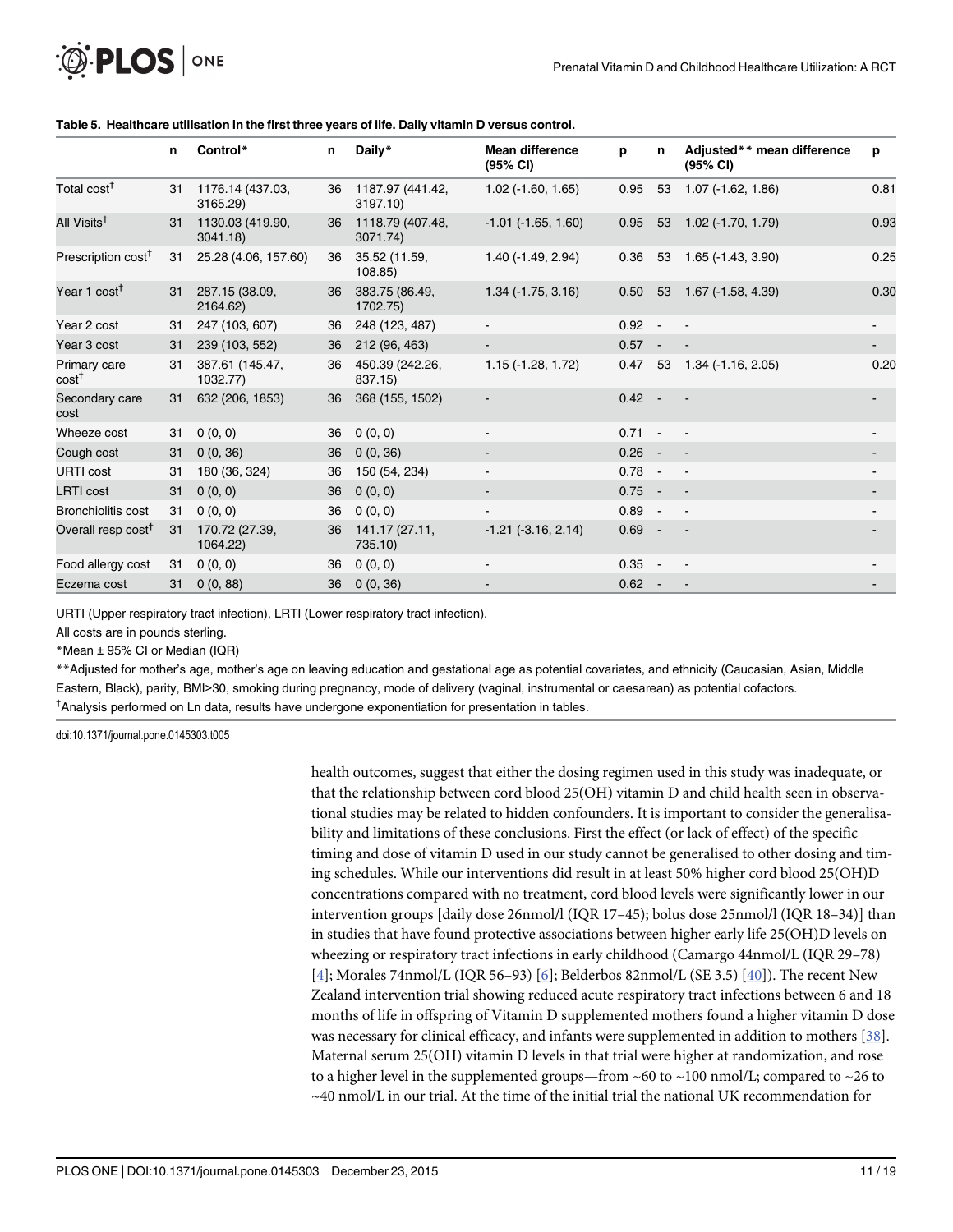|                                        | n  | Control*                     | n  | Bolus*                         | <b>Mean difference</b><br>(95% CI) | р        | n      | Adjusted** mean difference<br>$(95% \text{ Cl})$ | p    |
|----------------------------------------|----|------------------------------|----|--------------------------------|------------------------------------|----------|--------|--------------------------------------------------|------|
| Total cost <sup>†</sup>                | 31 | 1176.14 (437.03,<br>3165.29) |    | 31 742.48 (257.24,<br>2413.08) | $-1.58$ ( $-2.63$ , $1.06$ )       | 0.08     | 49     | $-1.40$ ( $-2.45$ , 1.24)                        | 0.23 |
| All visit costs <sup>†</sup>           | 31 | 1130.03 (419.90,<br>3041.18  | 32 | 706.27 (239.85,<br>2079.74)    | $1.60$ (-2.69, $1.05$ )            | 0.08     | 49     | $-1.43$ ( $-2.53$ , 1.23)                        | 0.21 |
| All prescription<br>$cost^{\intercal}$ | 31 | 25.28 (4.06, 157.60)         | 32 | 22.42 (4.85, 103.54)           | $1.12$ (-2.61, 2.08)               | 0.79     | 49     | $1.23$ (-1.95, 3.00)                             | 0.63 |
| Year 1 cost <sup>†</sup>               | 31 | 287.15 (38.09,<br>2164.62)   | 32 | 223.63 (62.80,<br>796.32)      | $1.28(-2.97, 1.82)$                | 0.56     | 49     | $1.02$ (-2.36, 2.46)                             | 0.96 |
| Year 2 cost                            | 31 | 247 (103, 607)               | 32 | 202 (101, 603)                 | $\blacksquare$                     | $0.75 -$ |        |                                                  |      |
| Year 3 cost                            | 31 | 239 (103, 552)               | 32 | 142 (36, 333)                  |                                    | $0.04 -$ |        |                                                  |      |
| Primary care cost <sup>†</sup>         | 31 | 387.61 (145.47,<br>1032.77)  | 32 | 383.75 (169.02,<br>871.32)     | $1.02$ ( $-1.60$ , $1.55$ )        | 0.95     | 49     | $1.01$ ( $-1.57$ , $1.60$ )                      | 0.98 |
| Secondary care<br>cost                 | 31 | 632 (206, 1853)              | 32 | 313 (0, 848)                   |                                    | $0.04 -$ |        |                                                  |      |
| Wheeze visit cost                      | 31 | 0(0, 0)                      | 32 | 0(0, 0)                        |                                    | 0.22     | $\sim$ | $\blacksquare$                                   |      |
| Cough visit cost                       | 31 | 0(0, 36)                     | 32 | 0(0, 36)                       | $\blacksquare$                     | $0.59 -$ |        | $\overline{\phantom{a}}$                         |      |
| <b>URTI</b> visit cost                 | 31 | 180 (36, 324)                | 32 | 108 (72, 255)                  | $\blacksquare$                     | $0.91 -$ |        | $\overline{\phantom{a}}$                         |      |
| <b>LRTI</b> visit cost                 | 31 | 0(0, 0)                      | 32 | 0(0, 36)                       | $\overline{\phantom{a}}$           | 0.31     | $\sim$ | $\sim$ $-$                                       |      |
| <b>Bronchiolitis visit</b><br>cost     | 31 | 0(0, 0)                      | 32 | 0(0, 0)                        | $\overline{\phantom{a}}$           | $0.59 -$ |        | $\sim$ $-$                                       |      |
| Overall resp cost <sup>†</sup>         | 31 | 170.72 (27.39,<br>1064.22)   | 32 | 137.00 (15.96,<br>1176.15)     | $-1.25$ ( $-3.42$ , 2.20)          | 0.66     | $\sim$ |                                                  |      |
| Food allergy cost                      | 31 | 0(0, 0)                      | 32 | 0(0, 0)                        |                                    | $1.00 -$ |        |                                                  |      |
| Eczema cost                            | 31 | 0(0, 88)                     | 32 | 0(0, 36)                       |                                    | 0.77     | $\sim$ |                                                  |      |

#### <span id="page-11-0"></span>[Table 6.](#page-7-0) Healthcare utilization in the first three years of life. Bolus vitamin D versus control.

URTI (Upper respiratory tract infection), LRTI (Lower respiratory tract infection).

All costs are in pounds sterling.

\*Mean ± 95% CI or Median (IQR)

\*\*Adjusted for mother's age, mother's age on leaving education and gestational age as potential covariates, and ethnicity (Caucasian, Asian, Middle Eastern, Black), parity, BMI>30, smoking during pregnancy, mode of delivery (vaginal, instrumental or caesarean) as potential cofactors. <sup>†</sup>Analysis performed on Ln data, results have undergone exponentiation for presentation in the table.

doi:10.1371/journal.pone.0145303.t006

supplementation during pregnancy was 400IU (10mcg) once daily. This continues to be recommended and is integrated into the 'Healthy Start' multivitamin tablets. However, guidance from the National Institute for Clinical Excellence and Royal College of Obstetricians and Gynaecologists in the UK now acknowledge this as a minimum dose for all pregnant or breastfeeding women and that higher dosing should be considered in those at high risk of vitamin D deficiency [[41](#page-17-0), [42](#page-17-0)]. More recent guidance from the Institute of Medicine estimates 400IU as average daily requirement in adults in the US and Canada but recommends that supplementation of 600IU would ensure most people achieved sufficiency in their target population  $[37, 43]$  $[37, 43]$  $[37, 43]$ In a review by Holick et al. in 2011 greater intervention was suggested with baseline dosing of 600IU, increasing to 1500-2000IU in those at risk of deficiency. In addition, higher thresholds of 25(OH) Vitamin D were recommended for deficiency (<50nmol/l) and insufficiency (52.5– 72.5nmol/l) [\[36](#page-17-0)]. Despite our daily dosing being above the baseline recommendation and showing increase in maternal and cord blood 25(OH) Vitamin D, by these definitions only around 30% of the women in the trial achieved sufficiency, therefore our data likely reflect outcomes looking at the shift from deficient to insufficient and not full replenishment. With the endorsement of not only different dosing regimes but different safe upper limits (4,000 IU/day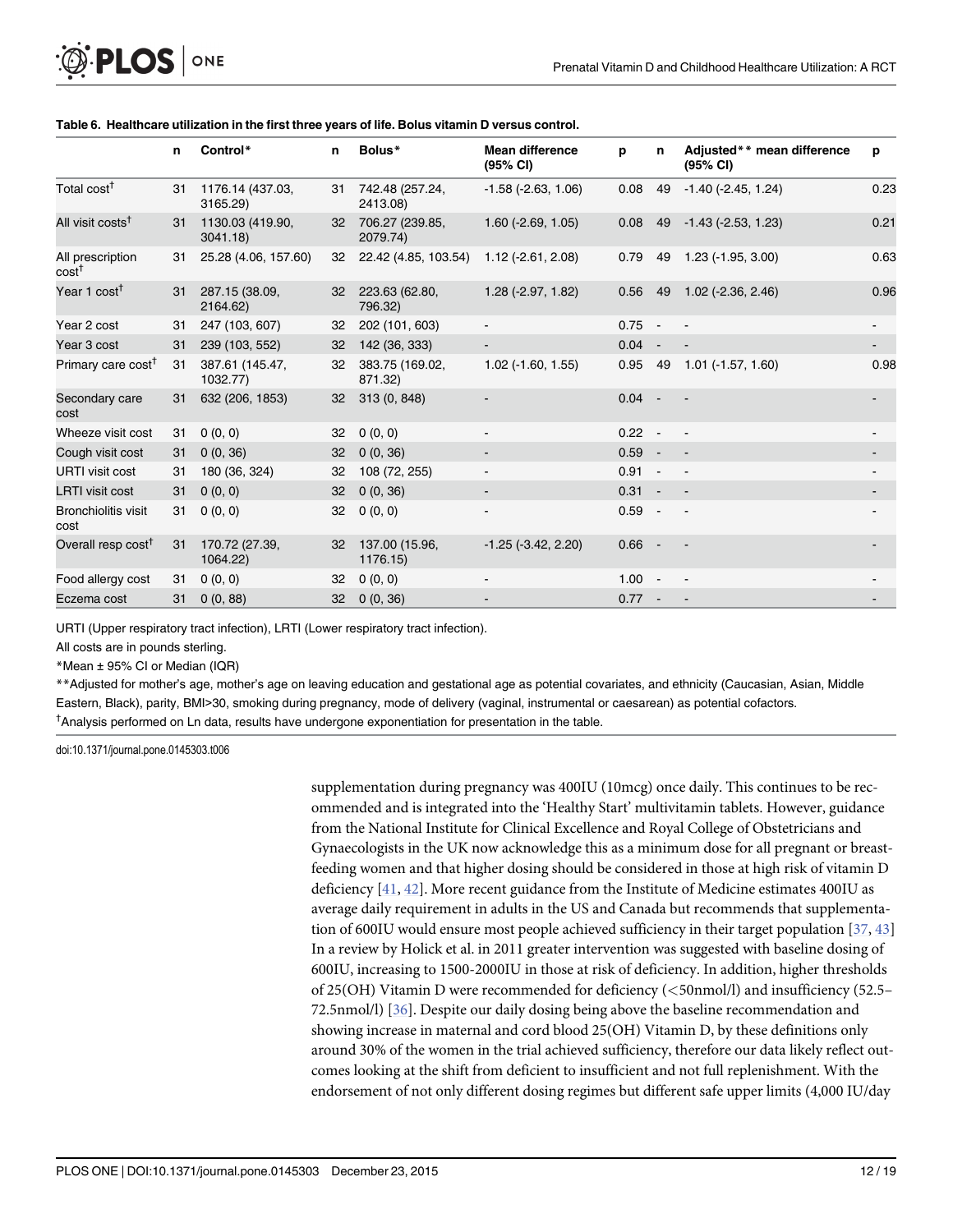|                                      | n  | Control*                     | n  | Combined*                   | Mean<br>difference           | р        | n      | Adjusted** mean<br>difference  | p                   |
|--------------------------------------|----|------------------------------|----|-----------------------------|------------------------------|----------|--------|--------------------------------|---------------------|
| Total cost <sup>†</sup>              | 31 | 1176.14 (437.03,<br>3165.29) | 68 | 953.37 (333.62,<br>2724.39) | $-1.23$ $(-1.92,$<br>1.27)   | 0.36     |        | 84 - 1.17 (-1.90, 1.39)        | 0.52                |
| All visit cost <sup>†</sup>          | 31 | 1130.03 (419.90,<br>3041.18  | 68 | 897.85 (311.06,<br>2591.52) | $-1.27$ ( $-1.95$ )<br>1.25) |          |        | $0.31$ 84 - 1.21 (-1.97, 1.35) | 0.45                |
| All prescription cost <sup>†</sup>   | 31 | 25.28 (4.06, 157.60)         | 68 | 28.50 (7.32, 111.05)        | $1.14(-1.70,$<br>(2.18)      | 0.70     |        | 84 1.34 (-1.49, 2.66)          | 0.41                |
| Year 1 total cost <sup>†</sup>       | 31 | 287.15 (38.09,<br>2164.62)   | 68 | 298.87 (74.44,<br>1199.91)  | $1.04$ ( $-1.93$ )<br>(2.08) | 0.91     |        | 84 1.25 (-1.70, 2.63)          | 0.56                |
| Year 2 total cost                    | 31 | 247 (103, 607)               | 68 | 244 (108, 558)              |                              | $0.81 -$ |        |                                |                     |
| Year 3 total cost                    | 31 | 239 (103, 552)               | 68 | 168 (60, 430)               |                              | 0.14     | $\sim$ |                                | $\sigma_{\rm{max}}$ |
| Primary care visit cost <sup>†</sup> | 31 | 387.61 (145.47,<br>1032.77)  | 68 | 415.72 (202.35,<br>854.06)  | $1.07$ ( $-1.32$ )<br>1.52)  | 0.70     |        | 84 1.16 (-1.25, 1.67)          | 0.42                |
| Secondary care visit<br>cost         | 31 | 632 (206, 1853)              | 68 | 316 (103, 1050)             |                              | 0.11     |        |                                |                     |
| Wheeze visit cost                    | 31 | 0(0,0)                       | 68 | 0(0, 0)                     | $\blacksquare$               | $0.37 -$ |        | $\sim$ $-$                     |                     |
| Cough visit cost                     | 31 | 0(0, 36)                     | 68 | 0(0, 36)                    |                              | $0.33 -$ |        | $\overline{\phantom{a}}$       |                     |
| <b>URTI</b> visit cost               | 31 | 180 (36, 324)                | 68 | 130 (72, 252)               |                              | 0.82     | $\sim$ | $\sim$ $-$                     |                     |
| <b>LRTI</b> visit cost               | 31 | 0(0, 0)                      | 68 | 0(0, 24)                    | $\blacksquare$               | $0.68 -$ |        | $\blacksquare$                 |                     |
| Bronchiolitis visit cost             | 31 | 0(0, 0)                      | 68 | 0(0, 0)                     |                              | $0.70 -$ |        | $\overline{\phantom{a}}$       |                     |
| Overall resp cost <sup>†</sup>       | 31 | 170.72 (27.39,<br>1064.22)   | 68 | 138.38 (347.23,<br>1107.65) | $-1.23(2.92,$<br>1.93)       | $0.64 -$ |        | $\sim$                         |                     |
| Food allergy cost                    | 31 | 0(0, 0)                      | 68 | 0(0, 0)                     |                              | $0.50 -$ |        |                                |                     |
| Eczema cost                          | 31 | 0(0, 88)                     | 68 | 0(0, 36)                    |                              | 0.90     | $\sim$ |                                |                     |

#### <span id="page-12-0"></span>[Table 7.](#page-7-0) Healthcare utilization costs in the first three years of life. Combined vitamin D versus control.

URTI (Upper respiratory tract infection), LRTI (Lower respiratory tract infection).

All costs are in pounds sterling.

\*Mean ± 95% CI or Median (IQR)

\*\*Adjusted for mother's age, mother's age on leaving education and gestational age as potential covariates, and ethnicity (Caucasian, Asian, Middle Eastern, Black), parity, BMI>30, smoking during pregnancy, mode of delivery (vaginal, instrumental or caesarean) as potential cofactors <sup>†</sup>Analysis performed on Ln data, results have undergone exponentiation for presentation in table.

doi:10.1371/journal.pone.0145303.t007

#### [Table 8.](#page-7-0) Any prescription for wheezing or eczema. Daily, bolus and combined groups vs controls.

|                      | Control n (%) | Treatment group, n (%) | Unadjusted OR (95%CI) | p    | n  | $aOR1$ (95% CI)    | р    |
|----------------------|---------------|------------------------|-----------------------|------|----|--------------------|------|
| Wheezing medications |               |                        |                       |      |    |                    |      |
| Daily vs controls    | 4/31(12.9)    | 8/36(22.2)             | 1.93 (0.66, 1.97)     | 0.32 | 66 | 3.19(0.57, 17.77)  | 0.19 |
| Bolus vs controls    | 4/31(12.9)    | 11/32 (34.4)           | 3.54 (0.98, 12.70)    | 0.05 | 62 | 4.07 (0.98, 16.84) | 0.05 |
| Combined vs controls | 4/31(12.9)    | 19/68 (27.9)           | 2.62(0.81, 8.49)      | 0.11 | 96 | 3.08(0.85, 11.24)  | 0.09 |
| Eczema medications   |               |                        |                       |      |    |                    |      |
| Daily vs controls    | 14/31 (45.2)  | 22/36 (61.1)           | 1.91 (0.72, 5.06)     | 0.19 | 66 | 3.60(1.05, 12.34)  | 0.04 |
| Bolus vs controls    | 14/31 (45.2)  | 15/32 (46.9)           | 1.07 (0.40, 2.89)     | 0.89 | 62 | 2.13(0.60, 7.53)   | 0.24 |
| Combined vs controls | 14/31 (45.2)  | 37/68 (54.4)           | 1.45 (0.62, 3.40)     | 0.39 | 96 | 2.22(0.82, 6.02)   | 0.12 |

aOR (Adjusted odds ratio).

1 Adjusted for mother's age, mother's age on leaving education and gestational age as potential covariates, and ethnicity (Caucasian, Asian, Middle Eastern, Black), parity, BMI>30, smoking during pregnancy and mode of delivery (vaginal, instrumental or caesarean) as potential cofactors.

doi:10.1371/journal.pone.0145303.t008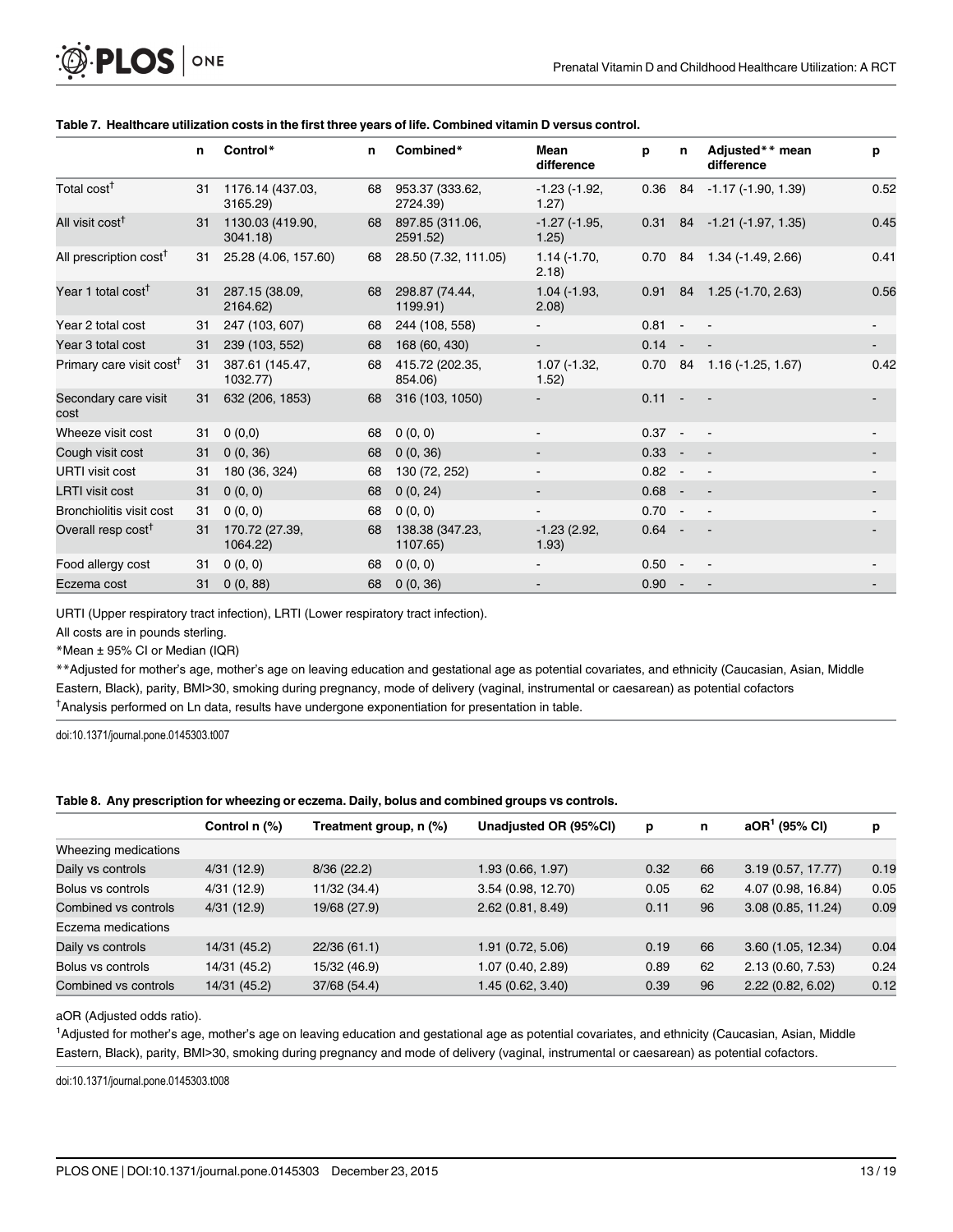<span id="page-13-0"></span>

[Fig 3. C](#page-8-0)ord and childhood 25(OH)D levels and total healthcare utilisation in the first three years of life.Adjusted correlation (Beta coefficient, β) between 25(OH) vitamin D levels measured at A) Birth and total healthcare utilization at age three years B) Age three years and total health care utilization by age three years.

doi:10.1371/journal.pone.0145303.g003

(IOM) versus upto 10,000IU/day (Holick et al.), there remains an important question whether prenatal vitamin D supplementation at doses which reliably achieve sufficiency in the target population, can improve healthcare outcomes for young children. The relationship between prenatal vitamin D status and child health outcomes may not be linear. Given that some observational studies suggest adverse child respiratory health outcomes are associated with very high maternal vitamin D level during pregnancy, empiric data are needed before high dose prenatal vitamin D supplementation can be routinely recommended [[44](#page-17-0)].

#### [Table 9.](#page-8-0) Cord 25(OH)D levels and healthcare utilisation in the first three years of life.

| Outcome                  | n  | p    | $\beta$ or $\rho$ | n                        | Adjusted <sup>1</sup> $\beta$ | p                        |
|--------------------------|----|------|-------------------|--------------------------|-------------------------------|--------------------------|
| Ln total healthcare      | 79 | 0.58 | $-0.06$           | 76                       | $-0.02$                       | 0.89                     |
| Ln all visit cost        | 79 | 0.54 | $-0.07$           | 76                       | $-0.01$                       | 0.93                     |
| Ln all prescription cost | 79 | 0.78 | $-0.03$           | 76                       | 0.12                          | 0.36                     |
| Ln year 1 cost           | 79 | 0.57 | $-0.07$           | 76                       | 0.01                          | 0.94                     |
| Year 2 cost              | 79 | 0.76 | $-0.04$           | $\blacksquare$           | $\overline{\phantom{a}}$      |                          |
| Year 3 cost              | 79 | 0.57 | 0.07              | $\overline{\phantom{a}}$ |                               |                          |
| Ln primary care cost     | 79 | 0.96 | $-0.01$           | 76                       | 0.12                          | 0.36                     |
| Secondary care cost      | 79 | 0.62 | $-0.06$           | $\overline{\phantom{a}}$ | $\overline{\phantom{a}}$      | $\overline{\phantom{a}}$ |
| Wheeze cost              | 79 | 0.95 | 0.01              | $\overline{\phantom{a}}$ | $\overline{\phantom{a}}$      |                          |
| Cough cost               | 79 | 0.98 | $-0.003$          | $\overline{\phantom{a}}$ | $\blacksquare$                |                          |
| UTRI cost                | 79 | 0.42 | $-0.09$           | $\overline{\phantom{a}}$ |                               |                          |
| <b>LRTI</b> cost         | 79 | 0.28 | 0.12              | $\overline{\phantom{a}}$ | $\blacksquare$                |                          |
| Bronchiolitis cost       | 79 | 0.55 | $-0.07$           | $\overline{\phantom{a}}$ |                               |                          |
| Ln Overall Resp cost     | 79 | 0.35 | $-0.10$           | 76                       | $-0.05$                       | 0.74                     |
| Food allergy cost        | 79 | 0.86 | $-0.02$           | $\blacksquare$           | -                             |                          |
| Eczema cost              | 79 | 0.12 | 0.18              | $\overline{\phantom{a}}$ | $\overline{\phantom{a}}$      |                          |

β (Beta coefficient), ρ (Spearmans correlation coefficient), URTI (Upper respiratory tract infection, LRTI (Lower respiratory tract infection). <sup>1</sup>Adjusted for treatment group, mother's age, mother's age on leaving education and gestational age as potential covariates, and ethnicity (Caucasian, Asian, Middle Eastern, Black), parity, BMI>30, smoking during pregnancy, mode of delivery (vaginal, instrumental or caesarean) as potential cofactors.

doi:10.1371/journal.pone.0145303.t009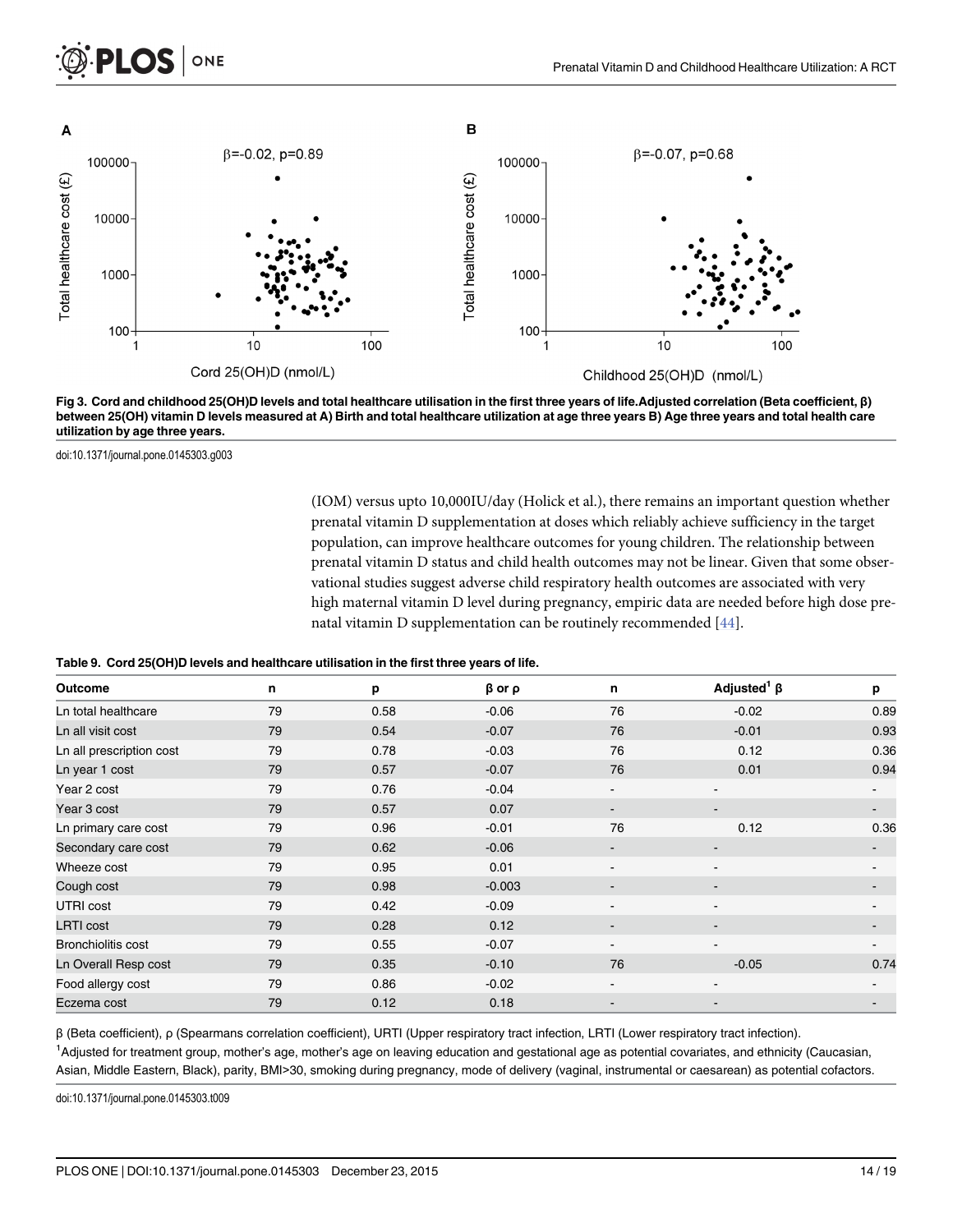| <b>Outcome</b>           | n  | p              | $\beta$ or $\rho$ | n                        | Adjusted <sup>1</sup> $\beta$ | p    |
|--------------------------|----|----------------|-------------------|--------------------------|-------------------------------|------|
| Ln total healthcare      | 65 | 0.52           | $-0.08$           | 63                       | $-0.07$                       | 0.68 |
| Ln all visit cost        | 65 | 0.49           | $-0.09$           | 63                       | $-0.08$                       | 0.66 |
| Ln all prescription cost | 65 | 0.88           | 0.02              | 63                       | $-0.007$                      | 0.97 |
| Ln year 1 cost           | 65 | 0.63           | $-0.06$           | 63                       | $-0.05$                       | 0.76 |
| Year 2 cost              | 65 | 0.52           | $-0.08$           | $\blacksquare$           |                               |      |
| Year 3 cost              | 65 | 0.24           | $-0.15$           | ۰.                       | $\overline{\phantom{a}}$      |      |
| Ln primary care cost     | 65 | 0.86           | 0.02              | 63                       | 0.12                          | 0.93 |
| Secondary care cost      | 65 | 0.70           | $-0.05$           | $\overline{\phantom{a}}$ |                               |      |
| Wheeze cost              | 65 | 0.72           | 0.05              | $\blacksquare$           | $\blacksquare$                |      |
| Cough cost               | 65 | 0.56           | 0.07              | $\blacksquare$           | $\overline{\phantom{0}}$      |      |
| UTRI cost                | 65 | 0.21           | $-0.16$           | $\sim$                   |                               |      |
| <b>LRTI</b> cost         | 65 | 0.50           | $-0.09$           | $\blacksquare$           |                               |      |
| Bronchiolitis cost       | 65 | 0.94           | $-0.01$           | $\blacksquare$           |                               |      |
| Ln overall Resp cost     | 65 | 0.11           | $-0.20$           | 63                       | $-0.14$                       | 0.45 |
| Food allergy cost        | 65 | $\blacksquare$ | $\blacksquare$    | $\blacksquare$           |                               |      |
| Eczema cost              | 65 | 0.86           | 0.02              | $\overline{\phantom{a}}$ |                               |      |

#### [Table 10.](#page-8-0) Childhood 25(OH)D levels and healthcare utilisation in the first three years of life.

β (Beta coefficient), ρ (Spearmans correlation coefficient), URTI (Upper respiratory tract infection, LRTI (Lower respiratory tract infection). <sup>1</sup>Adjusted for treatment group, mother's age, mother's age on leaving education and gestational age as potential covariates, and ethnicity (Caucasian, Asian, Middle Eastern, Black), parity, BMI>30, smoking during pregnancy, mode of delivery (vaginal, instrumental or caesarean) as potential cofactors.

doi:10.1371/journal.pone.0145303.t010

<span id="page-14-0"></span>PLOS ONE

A limitation of our findings is that healthcare utilization may be too crude, with large health effects required to influence total healthcare utilisation. However, the national framework for health provision in the UK provides a powerful resource of objective information, the merit of which has been validated in a systematic review  $[45, 46]$  $[45, 46]$  $[45, 46]$  $[45, 46]$  $[45, 46]$ . When prevalence is based on a combination of diagnosis and prescribing patterns, as we have done, the reliability of this resource further increases  $[47]$  $[47]$  $[47]$ . A further limitation of the study is its small size and wide confidence intervals, so that a small effect of prenatal vitamin D on child healthcare utilization in the first 3 years cannot be confidently excluded. However the data were negative when evaluated in different ways, in both adjusted and unadjusted analyses. Overall the data suggest that a clinically meaningful relationship between this regime of vitamin D supplementation in pregnancy in a deficient population, or these levels of vitamin D in cord-blood or at three years of age, and healthcare utilization is unlikely.

Other limitations of this study include the risk of selection bias with follow up rate of only 55% of those randomised. Analyses with imputation for missing data were not undertaken due to the relatively small sample size. However, the characteristics of those included in analysis were similar to those that were excluded. Adjusted analyses were consistent with unadjusted analyses suggesting a low probability that confounding factors have altered the findings of this trial. This was a diverse ethnic group. Variation in healthcare use has been reported between ethnic minorities in the UK, with lower levels of asthma diagnosis and treatment in people from the Indian subcontinent  $[48, 49]$  $[48, 49]$  $[48, 49]$  $[48, 49]$  but higher consultation frequency  $[50, 51]$  $[50, 51]$  $[50, 51]$ . However, multivariate analysis of our data showed that although maternal ethnicity correlated with 25 (OH) vitamin D level there was no relationship between maternal ethnicity and our measures of healthcare utilization in this trial.

In conclusion we have found no evidence that supplementation of a vitamin D deficient, urban mixed race population with either a single oral bolus dose of 200,000 IU cholecalciferol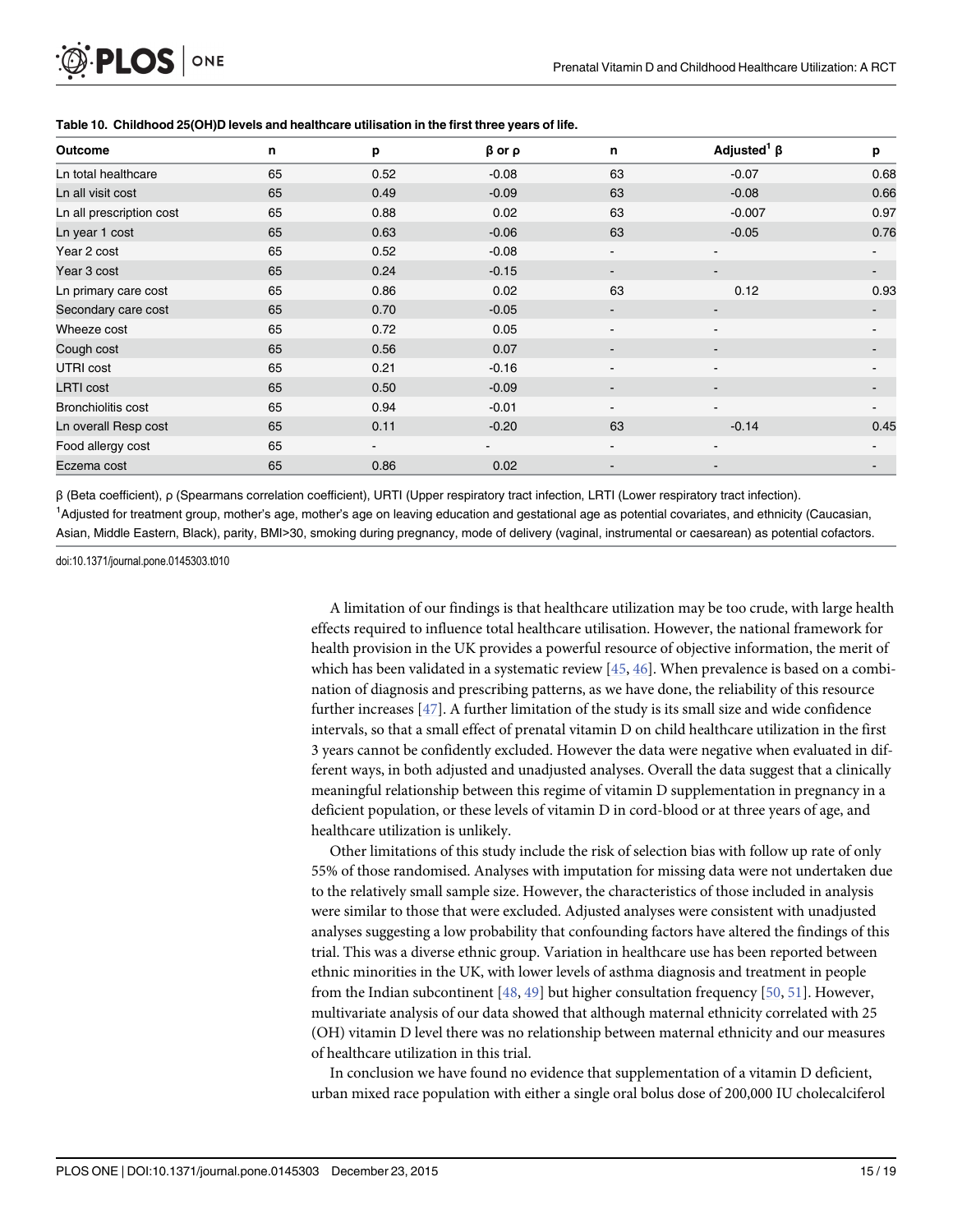<span id="page-15-0"></span>at 27 weeks or 800 IU ergocalciferol daily from 27 weeks until delivery had any effect on child healthcare utilization in the first 3 years of life. Moreover we found no evidence of a relationship between cord blood 25(OH) vitamin D level and healthcare utilization in this population. Although our confidence in the findings is limited by the small sample size, these data suggest that if prenatal vitamin D is used to promote improved child health outcome, then a postnatal component to treatment, and/or or higher doses may be needed.

A recent systematic review of prenatal vitamin D supplementation found heterogeneous study designs and inconsistent findings [\[52\]](#page-18-0). Outcomes of a subsequent intervention trial suggest that higher dose vitamin D, and possibly combined mother/infant supplementation may be needed for positive health effects on the child [[38](#page-17-0)]. In that context further data are awaited from two larger randomised controlled trials, VDARRT [\[53\]](#page-18-0) and ABCVitaminD [[54](#page-18-0)], to establish whether higher dose daily prenatal vitamin D supplementation will impact on child health outcomes.

#### Supporting Information

[S1 Checklist.](http://www.plosone.org/article/fetchSingleRepresentation.action?uri=info:doi/10.1371/journal.pone.0145303.s001) Consort Checklist. (DOC)

[S1 Dataset.](http://www.plosone.org/article/fetchSingleRepresentation.action?uri=info:doi/10.1371/journal.pone.0145303.s002) Data Sheet. (XLSX)

[S1 Protocol.](http://www.plosone.org/article/fetchSingleRepresentation.action?uri=info:doi/10.1371/journal.pone.0145303.s003) Trial Protocol. (PDF)

[S1 Text.](http://www.plosone.org/article/fetchSingleRepresentation.action?uri=info:doi/10.1371/journal.pone.0145303.s004) Trial Analysis Plan. (PDF)

#### Acknowledgments

We are grateful to the participants for contributing their time to this study.

#### Author Contributions

Conceived and designed the experiments: JOW RJB SG CG AM SR. Performed the experiments: RJB SG MG. Analyzed the data: RJB SG MG. Contributed reagents/materials/analysis tools: AD. Wrote the paper: RJB SG MG. Reviewed the final version of the manuscript: MG SG CG SOS AM LC SR JOW AD RJB.

#### References

- [1.](#page-1-0) Scragg R, Camargo CA Jr. Frequency of leisure-time physical activity and serum 25-hydroxyvitamin D levels in the US population: results from the Third National Health and Nutrition Examination Survey. American journal of epidemiology. 2008; 168(6):577–86; discussion 87–91. doi: [10.1093/aje/kwn163](http://dx.doi.org/10.1093/aje/kwn163) PMID: [18579538;](http://www.ncbi.nlm.nih.gov/pubmed/18579538) PubMed Central PMCID: PMC2727193.
- [2.](#page-1-0) Wang SS, Hon KL, Kong AP, Pong HN, Wong GW, Leung TF. Vitamin D deficiency is associated with diagnosis and severity of childhood atopic dermatitis. Pediatric allergy and immunology: official publica-tion of the European Society of Pediatric Allergy and Immunology. 2014; 25(1):30–5. doi: [10.1111/pai.](http://dx.doi.org/10.1111/pai.12167) [12167](http://dx.doi.org/10.1111/pai.12167) PMID: [24383670.](http://www.ncbi.nlm.nih.gov/pubmed/24383670)
- 3. Wayse V, Yousafzai A, Mogale K, Filteau S. Association of subclinical vitamin D deficiency with severe acute lower respiratory infection in Indian children under 5 y. European journal of clinical nutrition. 2004; 58(4):563–7. doi: [10.1038/sj.ejcn.1601845](http://dx.doi.org/10.1038/sj.ejcn.1601845) PMID: [15042122](http://www.ncbi.nlm.nih.gov/pubmed/15042122).
- [4.](#page-9-0) Camargo CA Jr, Ingham T, Wickens K, Thadhani R, Silvers KM, Epton MJ, et al. Cord-blood 25-hydroxyvitamin D levels and risk of respiratory infection, wheezing, and asthma. Pediatrics. 2011; 127(1): e180–7. doi: [10.1542/peds.2010-0442](http://dx.doi.org/10.1542/peds.2010-0442) PMID: [21187313](http://www.ncbi.nlm.nih.gov/pubmed/21187313).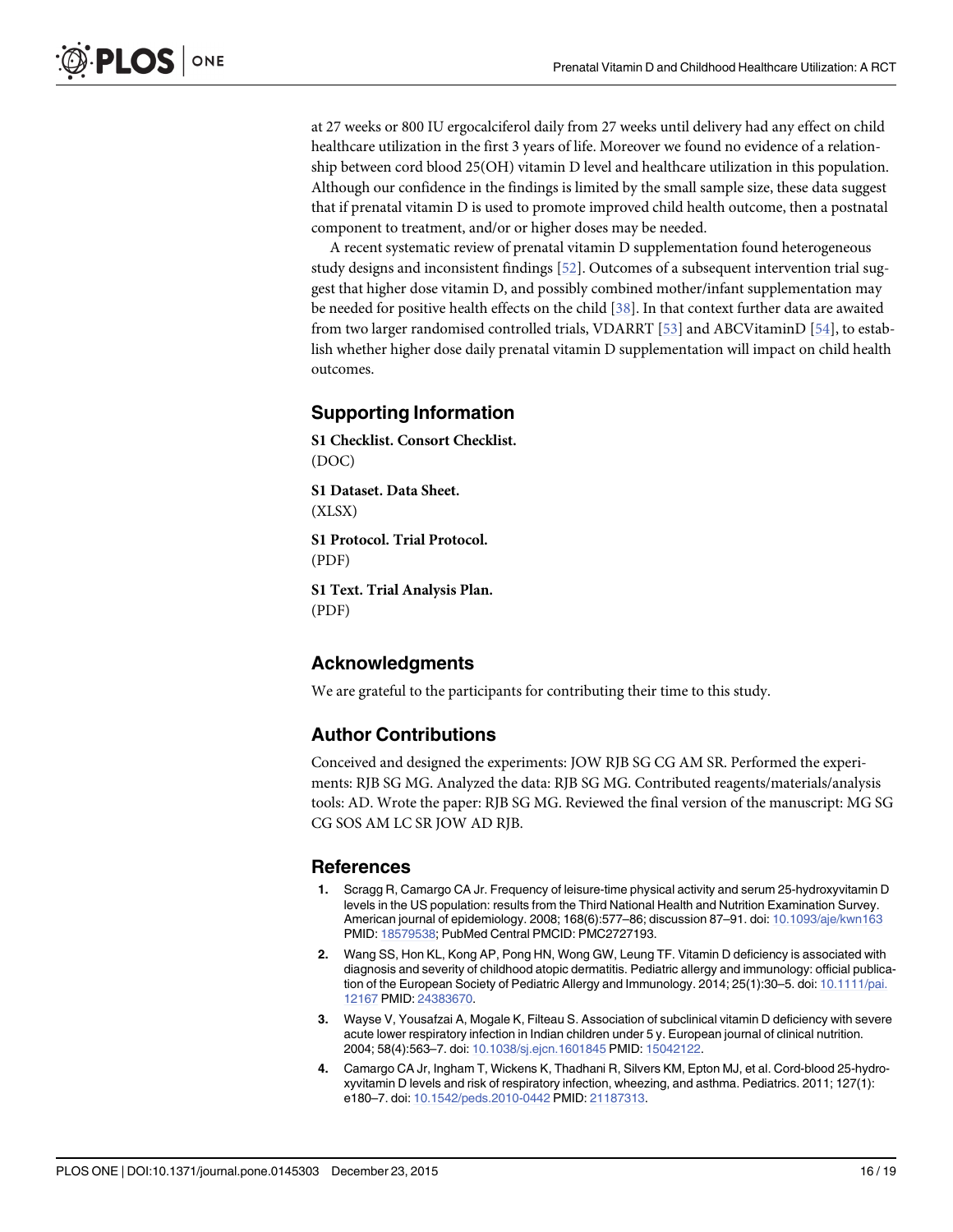- <span id="page-16-0"></span>5. Baiz N, Dargent-Molina P, Wark JD, Souberbielle JC, Annesi-Maesano I, Group EM-CCS. Cord serum 25-hydroxyvitamin D and risk of early childhood transient wheezing and atopic dermatitis. The Journal of allergy and clinical immunology. 2014; 133(1):147–53. doi: [10.1016/j.jaci.2013.05.017](http://dx.doi.org/10.1016/j.jaci.2013.05.017) PMID: [23810764](http://www.ncbi.nlm.nih.gov/pubmed/23810764).
- [6.](#page-10-0) Morales E, Romieu I, Guerra S, Ballester F, Rebagliato M, Vioque J, et al. Maternal vitamin D status in pregnancy and risk of lower respiratory tract infections, wheezing, and asthma in offspring. Epidemiology. 2012; 23(1):64–71. Epub 2011/11/16. doi: [10.1097/EDE.0b013e31823a44d3](http://dx.doi.org/10.1097/EDE.0b013e31823a44d3) PMID: [22082994](http://www.ncbi.nlm.nih.gov/pubmed/22082994).
- [7.](#page-1-0) Erkkola M, Kaila M, Nwaru BI, Kronberg-Kippila C, Ahonen S, Nevalainen J, et al. Maternal vitamin D intake during pregnancy is inversely associated with asthma and allergic rhinitis in 5-year-old children. Clin Exp Allergy. 2009; 39(6):875–82. Epub 2009/06/16. CEA3234 [pii] doi: [10.1111/j.1365-2222.2009.](http://dx.doi.org/10.1111/j.1365-2222.2009.03234.x) [03234.x](http://dx.doi.org/10.1111/j.1365-2222.2009.03234.x) PMID: [19522996.](http://www.ncbi.nlm.nih.gov/pubmed/19522996)
- [8.](#page-1-0) Hansen S, Maslova E, Strom M, Linneberg A, Halldorsson TI, Granstrom C, et al. The long-term programming effect of maternal 25-hydroxyvitamin D in pregnancy on allergic airway disease and lung function in offspring after 20 to 25 years of follow-up. The Journal of allergy and clinical immunology. 2015. doi: [10.1016/j.jaci.2014.12.1924](http://dx.doi.org/10.1016/j.jaci.2014.12.1924) PMID: [25649083.](http://www.ncbi.nlm.nih.gov/pubmed/25649083)
- 9. Cremers E, Thijs C, Penders J, Jansen E, Mommers M. Maternal and child's vitamin D supplement use and vitamin D level in relation to childhood lung function: the KOALA Birth Cohort Study. Thorax. 2011; 66(6):474–80. doi: [10.1136/thx.2010.151985](http://dx.doi.org/10.1136/thx.2010.151985) PMID: [21422038.](http://www.ncbi.nlm.nih.gov/pubmed/21422038)
- 10. Pike KC, Inskip HM, Robinson S, Lucas JS, Cooper C, Harvey NC, et al. Maternal late-pregnancy serum 25-hydroxyvitamin D in relation to childhood wheeze and atopic outcomes. Thorax. 2012; 67 (11):950–6. doi: [10.1136/thoraxjnl-2012-201888](http://dx.doi.org/10.1136/thoraxjnl-2012-201888) PMID: [22707522;](http://www.ncbi.nlm.nih.gov/pubmed/22707522) PubMed Central PMCID: PMC3679514.
- [11.](#page-1-0) Wills AK, Shaheen SO, Granell R, Henderson AJ, Fraser WD, Lawlor DA. Maternal 25-hydroxyvitamin D and its association with childhood atopic outcomes and lung function. Clin Exp Allergy. 2013; 43 (10):1180–8. doi: [10.1111/cea.12172](http://dx.doi.org/10.1111/cea.12172) PMID: [24074336](http://www.ncbi.nlm.nih.gov/pubmed/24074336); PubMed Central PMCID: PMC3814422.
- [12.](#page-1-0) Gupta R, Sheikh A, Strachan DP, Anderson HRi. Burden of allergic disease in the UK: secondary analyses of national databases. Clin Exp Allergy. 2004; 34(4):520–6. Epub 2004/04/15. doi: [10.1111/j.1365-](http://dx.doi.org/10.1111/j.1365-2222.2004.1935.x) [2222.2004.1935.x](http://dx.doi.org/10.1111/j.1365-2222.2004.1935.x) PMID: [15080802.](http://www.ncbi.nlm.nih.gov/pubmed/15080802)
- [13.](#page-1-0) Hollis BW, Johnson D, Hulsey TC, Ebeling M, Wagner CLi. Vitamin D supplementation during pregnancy: double-blind, randomized clinical trial of safety and effectiveness. Journal of bone and mineral research: the official journal of the American Society for Bone and Mineral Research. 2011; 26 (10):2341–57. Epub 2011/06/28. doi: [10.1002/jbmr.463](http://dx.doi.org/10.1002/jbmr.463) PMID: [21706518](http://www.ncbi.nlm.nih.gov/pubmed/21706518); PubMed Central PMCID: PMC3183324.
- [14.](#page-1-0) Goldring ST, Griffiths CJ, Martineau AR, Robinson S, Yu C, Poulton S, et al. Prenatal vitamin d supplementation and child respiratory health: a randomised controlled trial. PloS one. 2013; 8(6):e66627. doi: [10.1371/journal.pone.0066627](http://dx.doi.org/10.1371/journal.pone.0066627) PMID: [23826104;](http://www.ncbi.nlm.nih.gov/pubmed/23826104) PubMed Central PMCID: PMC3691177.
- [15.](#page-1-0) Berra S, Tebe C, Erhart M, Ravens-Sieberer U, Auquier P, Detmar S, et al. Correlates of use of health care services by children and adolescents from 11 European countries. Medical care. 2009; 47(2):161– 7. Epub 2009/01/27. doi: [10.1097/MLR.0b013e3181844e09](http://dx.doi.org/10.1097/MLR.0b013e3181844e09) PMID: [19169116](http://www.ncbi.nlm.nih.gov/pubmed/19169116).
- [16.](#page-1-0) Groholt EK, Stigum H, Nordhagen R, Kohler Li. Health service utilization in the Nordic countries in 1996: Influence of socio-economic factors among children with and without chronic health conditions. European journal of public health. 2003; 13(1):30–7. Epub 2003/04/08. PMID: [12678311.](http://www.ncbi.nlm.nih.gov/pubmed/12678311)
- [17.](#page-1-0) Woodward CA, Boyle MH, Offord DR, Cadman DT, Links PS, Munroe-Blum H, et al. Ontario Child Health Study: patterns of ambulatory medical care utilization and their correlates. Pediatrics. 1988; 82 (3 Pt 2):425–34. Epub 1988/09/01. PMID: [3405678.](http://www.ncbi.nlm.nih.gov/pubmed/3405678)
- 18. Starfield B, Hankin J, Steinwachs D, Horn S, Benson P, Katz H, et al. Utilization and morbidity: random or tandem? Pediatrics. 1985; 75(2):241–7. Epub 1985/02/01.
- [19.](#page-1-0) Newacheck PWi. Characteristics of children with high and low usage of physician services. Medical care. 1992; 30(1):30–42. Epub 1992/01/01. PMID: [1729585.](http://www.ncbi.nlm.nih.gov/pubmed/1729585)
- [20.](#page-1-0) Ward A, Pratt Ci. Psychosocial influences on the use of health care by children. Australian and New Zealand journal of public health. 1996; 20(3):309-16. Epub 1996/06/01. PMID: [8768423.](http://www.ncbi.nlm.nih.gov/pubmed/8768423)
- 21. Riley AW, Finney JW, Mellits ED, Starfield B, Kidwell S, Quaskey S, et al. Determinants of children's health care use: an investigation of psychosocial factors. Medical care. 1993; 31(9):767–83. Epub 1993/09/01. PMID: [8366679.](http://www.ncbi.nlm.nih.gov/pubmed/8366679)
- [22.](#page-1-0) Weissman MM, Warner V, Wickramaratne P, Moreau D, Olfson Mi. Offspring of depressed parents. 10 Years later. Archives of general psychiatry. 1997; 54(10):932–40. Epub 1997/10/24. PMID: [9337774.](http://www.ncbi.nlm.nih.gov/pubmed/9337774)
- [23.](#page-1-0) Saxena S, Majeed A, Jones Mi. Socioeconomic differences in childhood consultation rates in general practice in England and Wales: prospective cohort study. BMJ. 1999; 318(7184):642–6. Epub 1999/03/ 05. PMID: [10066207;](http://www.ncbi.nlm.nih.gov/pubmed/10066207) PubMed Central PMCID: PMC27771.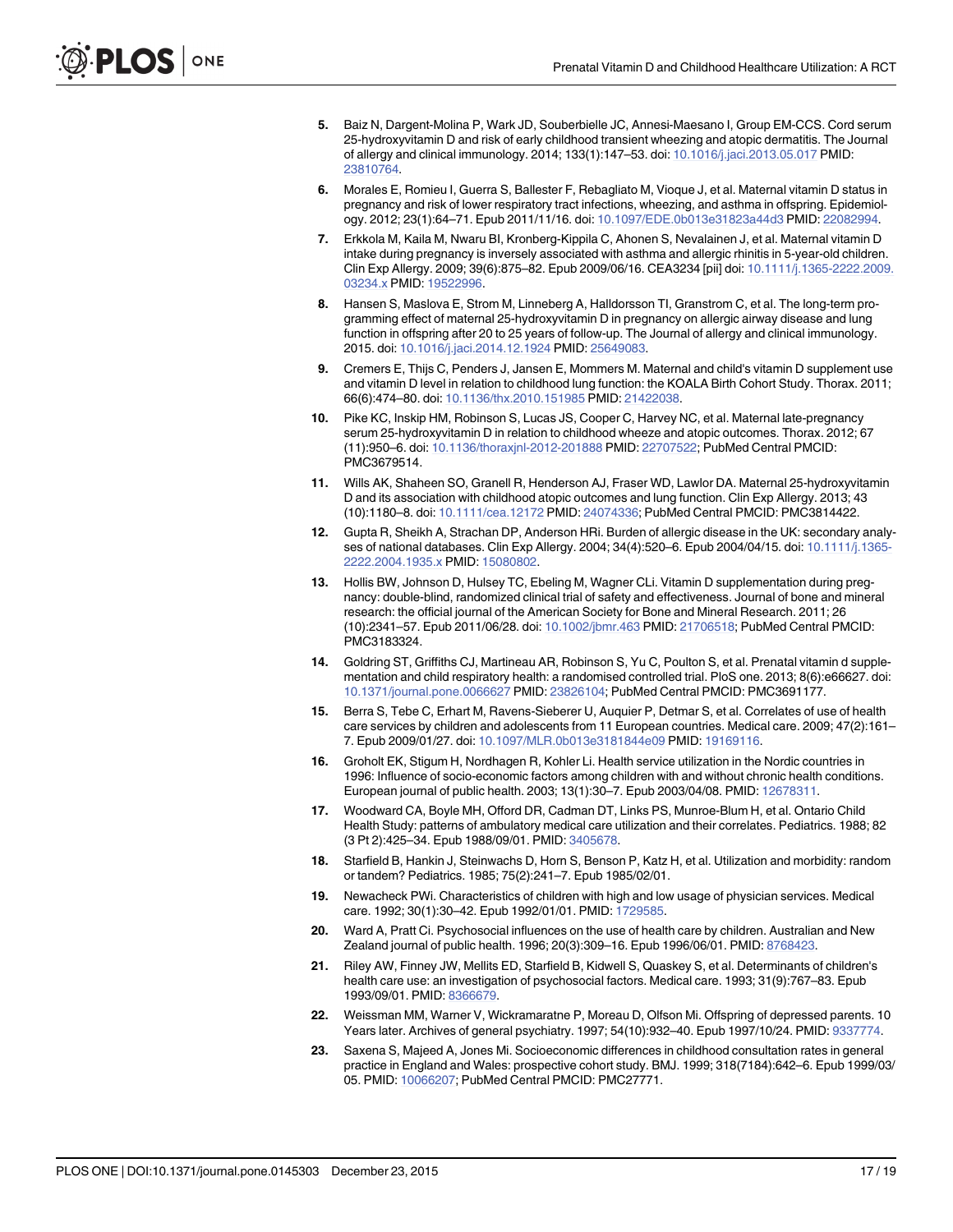- <span id="page-17-0"></span>[24.](#page-6-0) Petrou S, Kupek Ei. Socioeconomic differences in childhood hospital inpatient service utilisation and costs: prospective cohort study. Journal of epidemiology and community health. 2005; 59(7):591–7. Epub 2005/06/21. doi: [10.1136/jech.2004.025395](http://dx.doi.org/10.1136/jech.2004.025395) PMID: [15965144](http://www.ncbi.nlm.nih.gov/pubmed/15965144); PubMed Central PMCID: PMC1757074.
- [25.](#page-1-0) Boomla K, Hull S, Robson J. GP funding formula masks major inequalities for practices in deprived areas. BMJ. 2014; 349:g7648. doi: [10.1136/bmj.g7648](http://dx.doi.org/10.1136/bmj.g7648) PMID: [25515783](http://www.ncbi.nlm.nih.gov/pubmed/25515783).
- [26.](#page-2-0) NICE. Antenatal care. Routine care for the healthy pregnant women2008. Available from: [http://www.](http://www.nice.org.uk/nicemedia/live/11947/40145/40145.pdf) [nice.org.uk/nicemedia/live/11947/40145/40145.pdf.](http://www.nice.org.uk/nicemedia/live/11947/40145/40145.pdf)
- [27.](#page-2-0) Pearce SH, Cheetham TDi. Diagnosis and management of vitamin D deficiency. BMJ. 2010; 340: b5664. Epub 2010/01/13. PMID: [20064851.](http://www.ncbi.nlm.nih.gov/pubmed/20064851) doi: [10.1136/bmj.b5664](http://dx.doi.org/10.1136/bmj.b5664)
- [28.](#page-2-0) Yu CK, Sykes L, Sethi M, Teoh TG, Robinson S. Vitamin D deficiency and supplementation during pregnancy. Clinical endocrinology. 2009; 70(5):685–90. doi: [10.1111/j.1365-2265.2008.03403.x](http://dx.doi.org/10.1111/j.1365-2265.2008.03403.x) PMID: [18771564](http://www.ncbi.nlm.nih.gov/pubmed/18771564).
- [29.](#page-4-0) Iluiu NAO. Provision of out of hours Care 2006. Available from: [http://www.nao.org.uk/publications/](http://www.nao.org.uk/publications/0506/out-of-hours_care_in_england.aspx) [0506/out-of-hours\\_care\\_in\\_england.aspx](http://www.nao.org.uk/publications/0506/out-of-hours_care_in_england.aspx).
- [30.](#page-4-0) Curtis L. Unit Costs of Health and Social Care 2009. Mugford ISaM, editor: Personal Social Services Research Unit; 2009.
- [31.](#page-4-0) Government U. Appendix NSRC4 NHS Trust and PCT Combined Reference Cost Schedules 2008/09. In: Health Do, editor. London, United Kingdom 2010.
- [32.](#page-4-0) iluiu LC. Unit Costs of Health and Social Care 2010. McDermid LHaS, editor: Personal Social Services Research Unit; 2010.
- [33.](#page-5-0) Bourn J. The Provision of Out of Hours Care in the UK. In: Office NA, editor. United Kingdom: The Stationary Office; 2006.
- [34.](#page-4-0) BNFC. British National Formulary for Children 2011. London: BMJ Group, Pharmaceutical Press, and RCPCH Publications; 2010.
- [35.](#page-6-0) Perneger TV. What's wrong with Bonferroni adjustments. BMJ. 1998; 316(7139):1236–8. PMID: [9553006;](http://www.ncbi.nlm.nih.gov/pubmed/9553006) PubMed Central PMCID: PMC1112991.
- [36.](#page-9-0) Holick MF, Binkley NC, Bischoff-Ferrari HA, Gordon CM, Hanley DA, Heaney RP, et al. Evaluation, treatment, and prevention of vitamin D deficiency: an Endocrine Society clinical practice guideline. The Journal of clinical endocrinology and metabolism. 2011; 96(7):1911–30. doi: [10.1210/jc.2011-0385](http://dx.doi.org/10.1210/jc.2011-0385) PMID: [21646368.](http://www.ncbi.nlm.nih.gov/pubmed/21646368)
- [37.](#page-9-0) Ross AC, Manson JE, Abrams SA, Aloia JF, Brannon PM, Clinton SK, et al. The 2011 report on dietary reference intakes for calcium and vitamin D from the Institute of Medicine: what clinicians need to know. The Journal of clinical endocrinology and metabolism. 2011; 96(1):53–8. doi: [10.1210/jc.2010-2704](http://dx.doi.org/10.1210/jc.2010-2704) PMID: [21118827;](http://www.ncbi.nlm.nih.gov/pubmed/21118827) PubMed Central PMCID: PMC3046611.
- [38.](#page-9-0) Grant CC, Kaur S, Waymouth E, Mitchell EA, Scragg R, Ekeroma A, et al. Reduced primary care respiratory infection visits following pregnancy and infancy vitamin D supplementation: a randomised controlled trial. Acta paediatrica. 2014. doi: [10.1111/apa.12819](http://dx.doi.org/10.1111/apa.12819) PMID: [25283480.](http://www.ncbi.nlm.nih.gov/pubmed/25283480)
- [39.](#page-9-0) BNF. British National Formaulary 62: BMJ Publishing Group Ltd and Royal Pharmaceuticl Society of Great Britain.; 2010 21 Spetember 2011. 1072 p.
- [40.](#page-10-0) Belderbos ME, Houben ML, Wilbrink B, Lentjes E, Bloemen EM, Kimpen JL, et al. Cord blood vitamin D deficiency is associated with respiratory syncytial virus bronchiolitis. Pediatrics. 2011; 127(6):e1513– 20. Epub 2011/05/11. doi: [10.1542/peds.2010-3054](http://dx.doi.org/10.1542/peds.2010-3054) PMID: [21555499.](http://www.ncbi.nlm.nih.gov/pubmed/21555499)
- [41.](#page-11-0) Gynaecology RCoOa. Healthy eating and vitamin supplements in pregnancy. Online: Royal College of Obstectrics and Gynaecology; 2014.
- [42.](#page-11-0) Excellence NIfC. Interventions and advice about diet for women who may become pregnant, or who are pregnant or breastfeeding. Online: NICE; 2015.
- [43.](#page-11-0) Ross AC. The 2011 report on dietary reference intakes for calcium and vitamin D. Public health nutrition. 2011; 14(5):938–9. doi: [10.1017/S1368980011000565](http://dx.doi.org/10.1017/S1368980011000565) PMID: [21492489](http://www.ncbi.nlm.nih.gov/pubmed/21492489).
- [44.](#page-13-0) Hansen S, Maslova E, Strom M, Linneberg A, Halldorsson TI, Granstrom C, et al. The long-term programming effect of maternal 25-hydroxyvitamin D in pregnancy on allergic airway disease and lung function in offspring after 20 to 25 years of follow-up. J Allergy Clin Immunol. 2015; 136(1):169–76 e2. doi: [10.1016/j.jaci.2014.12.1924](http://dx.doi.org/10.1016/j.jaci.2014.12.1924) PMID: [25649083](http://www.ncbi.nlm.nih.gov/pubmed/25649083).
- [45.](#page-14-0) Jordan K, Porcheret M, Croft Pi. Quality of morbidity coding in general practice computerized medical records: a systematic review. Family practice. 2004; 21(4):396–412. Epub 2004/07/14. doi: [10.1093/](http://dx.doi.org/10.1093/fampra/cmh409) [fampra/cmh409](http://dx.doi.org/10.1093/fampra/cmh409) PMID: [15249528](http://www.ncbi.nlm.nih.gov/pubmed/15249528).
- [46.](#page-14-0) Majeed A, Car J, Sheikh Ai. Accuracy and completeness of electronic patient records in primary care. Family practice. 2008; 25(4):213–4. Epub 2008/08/13. doi: [10.1093/fampra/cmn047](http://dx.doi.org/10.1093/fampra/cmn047) PMID: [18694896](http://www.ncbi.nlm.nih.gov/pubmed/18694896).